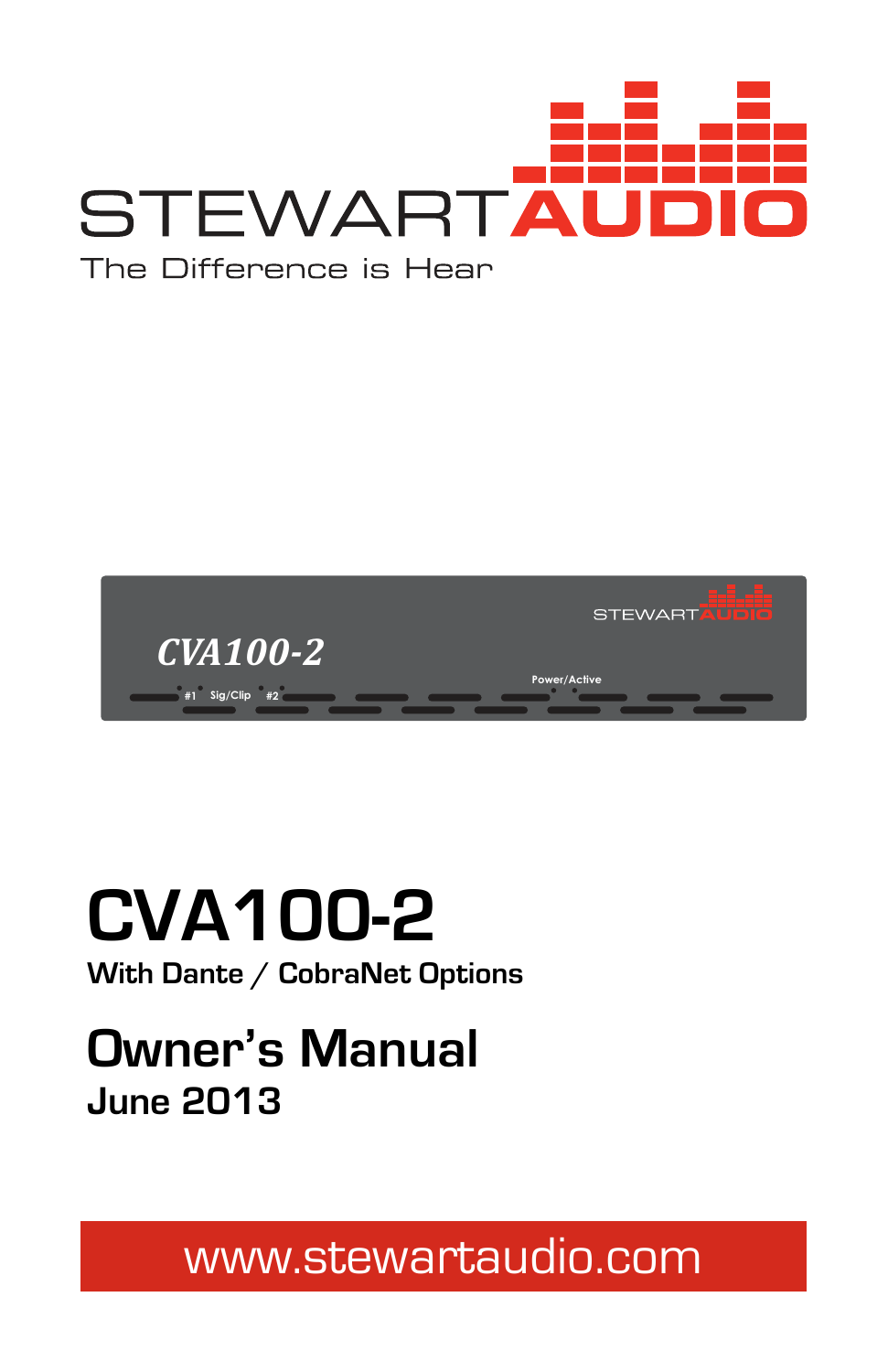## **Important Safety Instructions**

Before using your Stewart Audio Inc. Power Amplifier, please read this **Owner's Manual** carefully to ensure optimum trouble-free performance.

#### **WARNING: TO REDUCE THE RISK OF ELECTRICAL SHOCK, DO NOT EX-POSE THIS AMPLIFIER TO RAIN OR MOISTURE. DANGEROUS HIGH VOLTAGES ARE PRESENT INSIDE THE ENCLOSURE. DO NOT OPEN THE CABINET. REFER**

**NEL ONLY.**



CAUTION: TO REDUCE THE RISK OF ELECTRIC SHOCK, DO NOT REMOVE COVER (OR BACK). NO USER-SERVICEABLE PARTS INSIDE. REFER SERVICING TO **OUALIFIED SERVICE PERSONNEL.** 





The lighting bolt within arrowhead symbol, within an equilateral triangle, is intended to alert the user to the presence of un-insulated "dangerous voltage" within the product's enclosure that may be of sufficient magnitude to constitute a risk of electrical shock to person.

The exclamation point within an equilateral triangle, is intended to alert the user to the presence of important operating and maintenance (servicing) instruction in the literature accompanying the appliance.

#### **Important Safety Instruction – Please Read Prior to Product Installation.**

- 1. Installation should be performed by a trained and licensed professional to insure safe and lasting operation.
- 2. All of the safety and operating instructions should be read before the amplifier is installed or operated. Retain these instructions for future refer-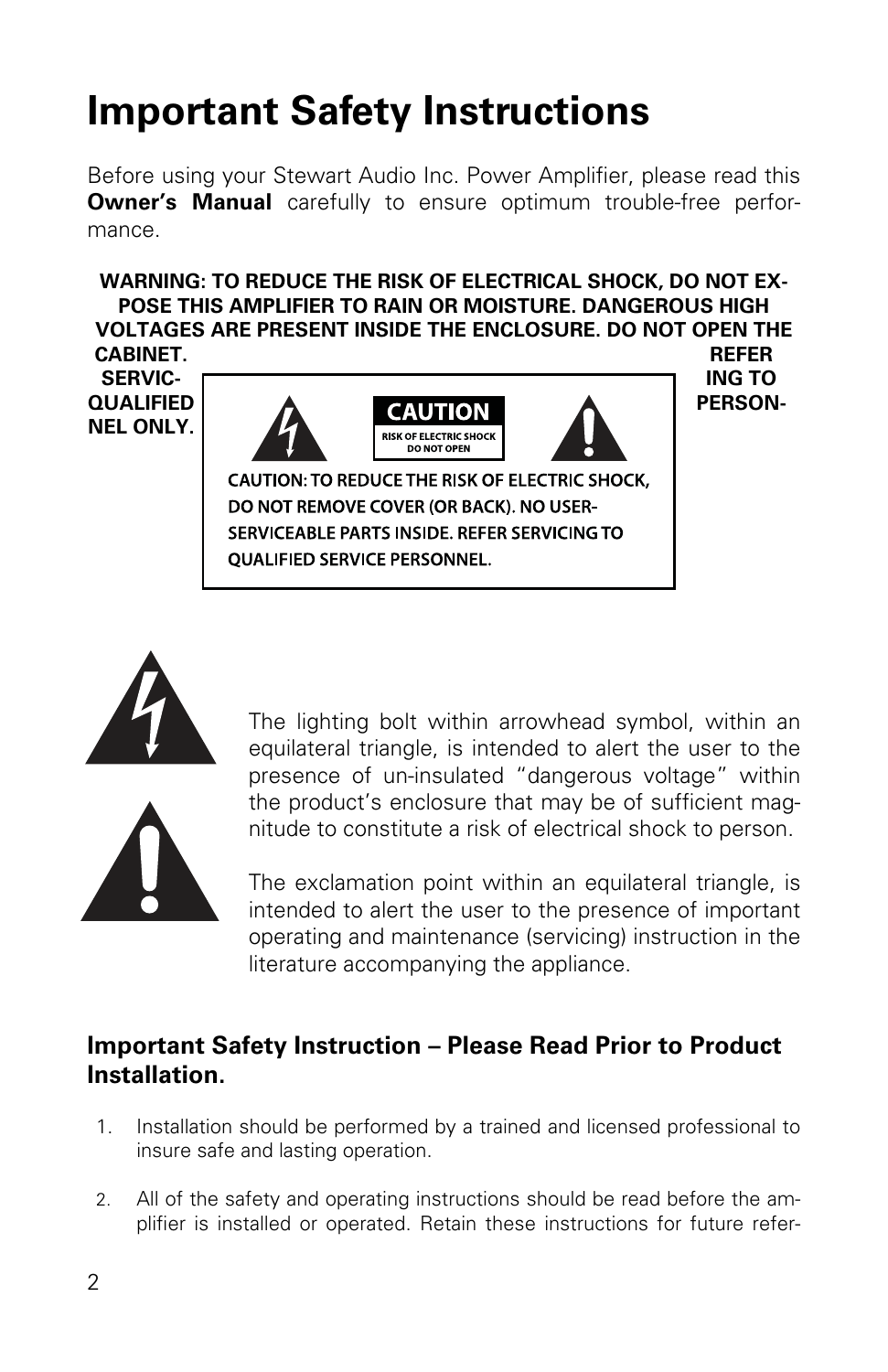- 3. The amplifier should be situated so that its location and position does not interfere with its proper ventilation. For example, the amplifier must not be placed on a rug, bed, sofa or similar surface that impedes airflow across the chassis. Airflow around the unit should be unobstructed.
- 4. This amplifier should not be used near water, for example, near a bathtub, in a wet basement, near a swimming pool, etc. This amplifier is intended to be operated in a controlled indoor environment.
- 5. Do not place the amplifier near heat sources such as radiators, heat registers, stoves, or other appliances that produce heat.
- 6. The amplifier's power supply should only be connected to 120 VAC, 60 Hz power source. Do not defeat the ground or polarization of the power plug.
- 7. Route power cord and other cables so that they are not likely to be walked on, tripped over or stressed. Pay particular attention to condition of cords and cables at plugs and at the point where they exit the amplifier. To prevent risk of fire or injury, damaged cords and cables should be replaced immediately.
- 8. Clean the amplifier with a clean, damp cloth. Do not use solvents or abrasive cleaners. Never pour any liquid on the amplifier.
- 9. When left unused for a long period of time, the power cord should be unplugged from the outlet.
- 10. Damaged Amplifiers requiring service should be repaired by a qualified service technician when:
	- a. The power cord or AC plug has been damaged.
	- b. Objects have fallen, or liquid has spilled into the unit.
	- c. The amplifier has been exposed to rain or other moisture.
	- d. The amplifier does not appear to operate normally or exhibits a marked change in performance.
	- e. The amplifier has been dropped or the enclosure damaged.
- 11. The user should not attempt to service the amplifier beyond that described in the operating instructions. All other servicing should be referred to qualified service personnel.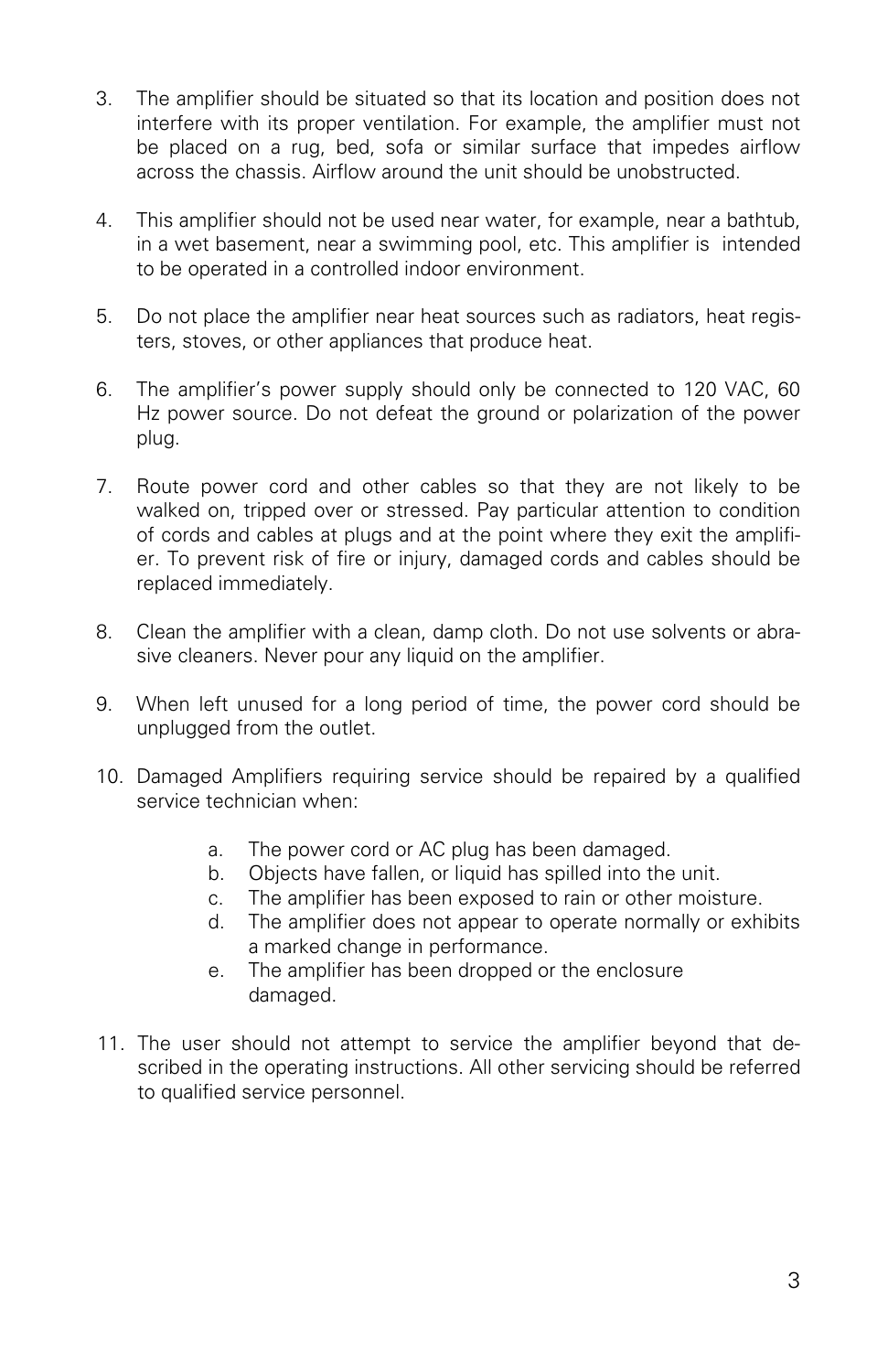## **Table of Contents**

| 3.2 Controls, Indicators, and Connectors  13                        |  |
|---------------------------------------------------------------------|--|
|                                                                     |  |
|                                                                     |  |
|                                                                     |  |
| 5 Technical Specifications <b>Manual Street Property Control</b> 22 |  |
| 6 Warranty Information <b>Martin Accompany 22</b>                   |  |
|                                                                     |  |
|                                                                     |  |
|                                                                     |  |
|                                                                     |  |
|                                                                     |  |
|                                                                     |  |
|                                                                     |  |
| 6.2.5 Payment of Non-Warranty Repair  25                            |  |
|                                                                     |  |
|                                                                     |  |

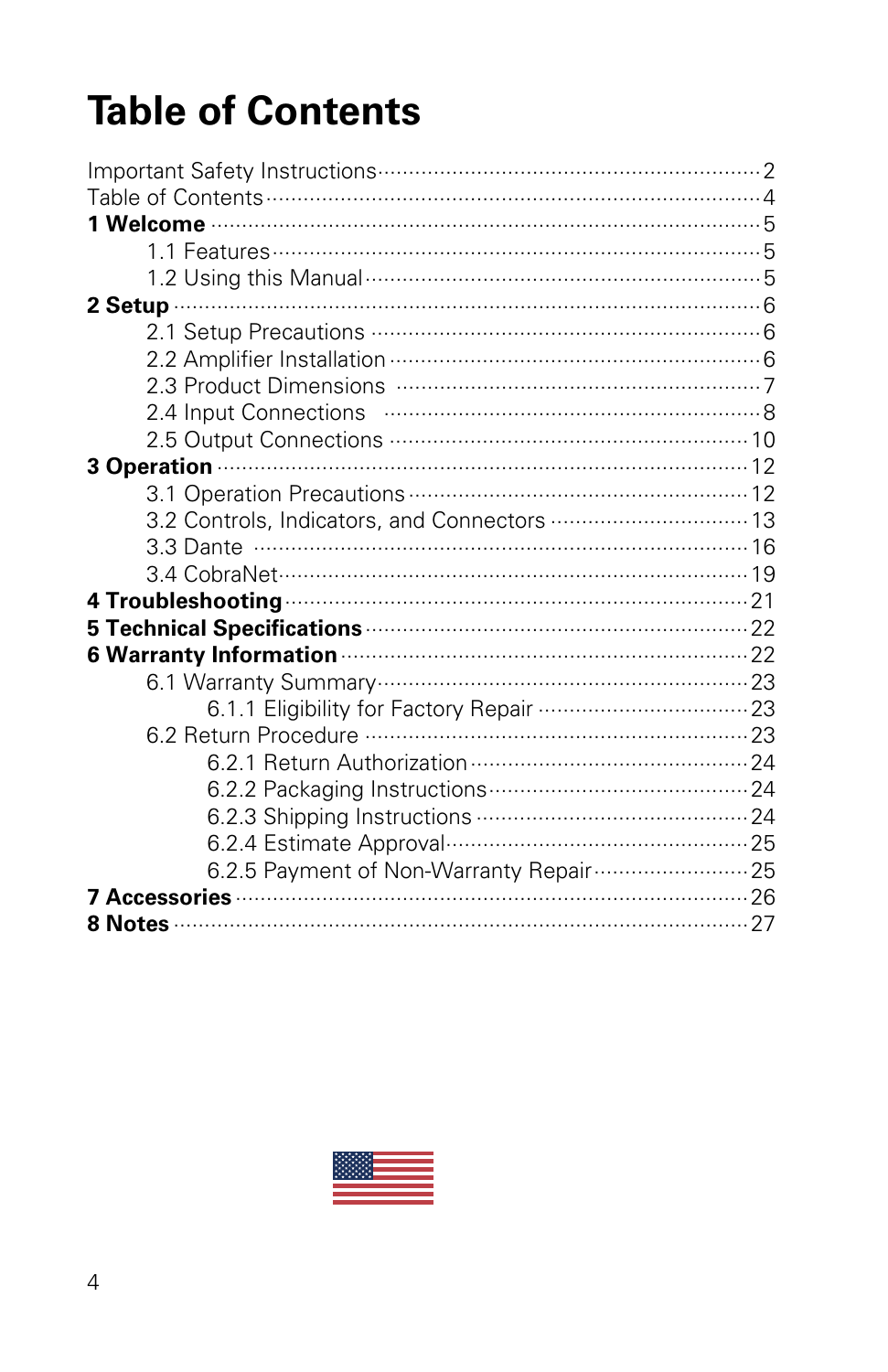## **1 Welcome**



Congratulations on the purchase of your new Stewart Audio CVA100-2 power amplifier. This amplifier has been designed and built to provide you with years of high-quality audio performance and trouble-free operation. If after reading this manual you should have any questions concerning amplifier installation and operation, please contact your Authorized Stewart Dealer, or you may contact us directly using the contact information provided on the back of this manual.

## **1.1 Features**

Your Stewart Audio CVA 100-2 amplifier is the result of years of experience in the design and manufacture of quality amplifiers. As such it provides a combination of performance and operational benefits that simply cannot be found in conventional amplifiers.

- Compact 1/2 rack package
- 2 channel constant voltage amplifier
- Optional Factory-Installed Dante or CobraNet
- Selectable Hi-Pass Filter
- Remote volume control and muting
- Signal Sense Technology™
- RS232 or IR controllable via available accessories
- Ultra-efficient switch-mode power supply. <PFC>
- Made in the USA

## **1.2 Using this Manual**

This manual provides you with the information necessary to safely install and operate your new CVA 100-2 amplifier in the most common scenarios. If you find yourself requiring additional assistance, please feel free to contact your Authorized Dealer, or you may contact us directly using the contact information provided on the back of this manual.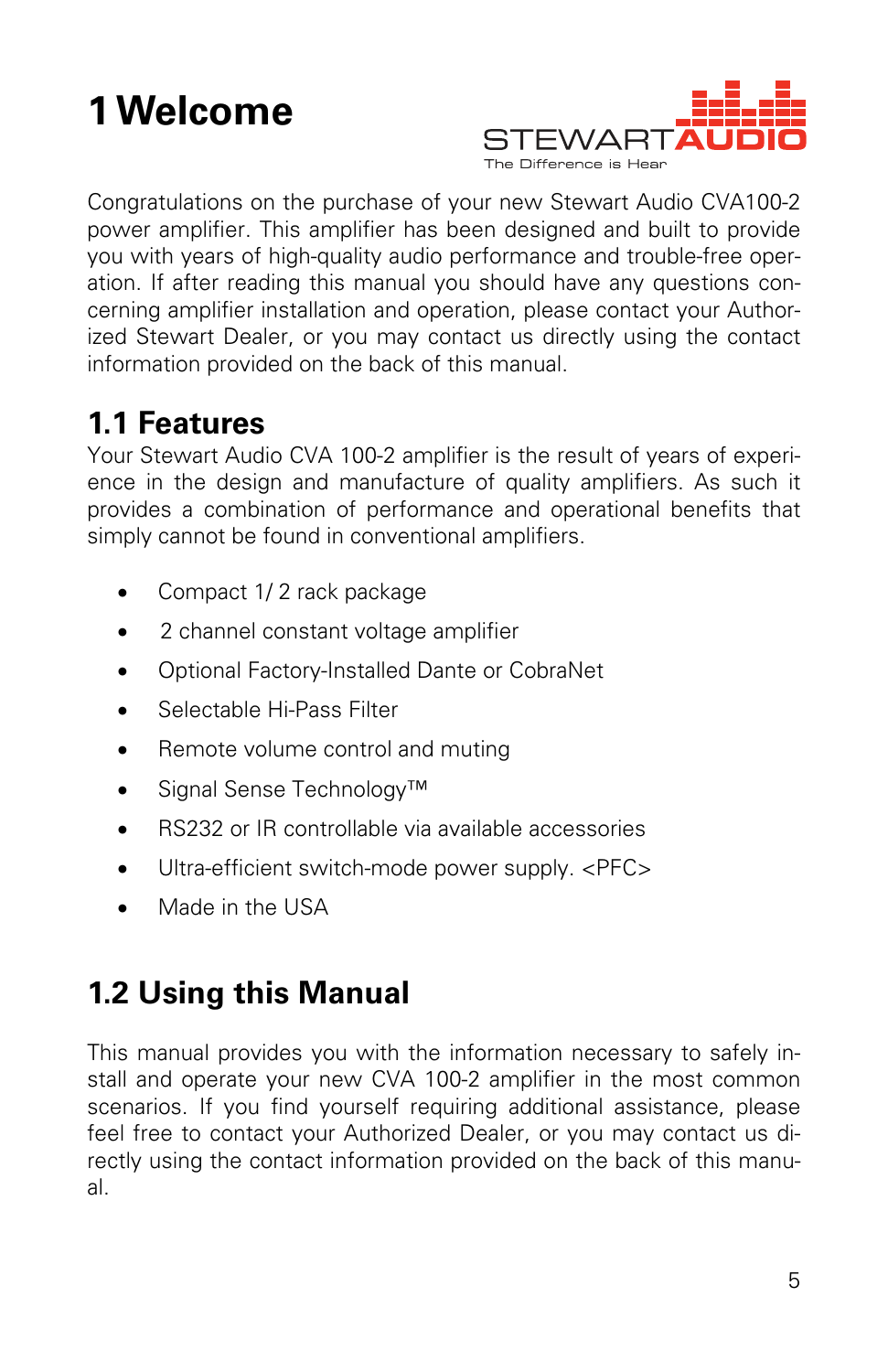## **2 Setup**

## **2.1 Setup Precautions**



**CAUTION: Before installing your amplifier, make sure that you have read the Important Safety Precautions at the beginning of this manual.** 

### **2.2 Rackmount Installation**

The CVA100-2 amplifier takes up only 1/2 of a standard 19" rack unit.

While it is not necessary to rackmount your CVA100-2 amplifier, there are two options available if you would like to do so : a single rackmount or a double-rackmount.



**NOTE: Regardless of which rackmount option is used, the 4 adhesive rubber feet must be removed from the bottom of the unit.** 

#### **2.2.1 Single Rackmount**

A single CVA100-2 amplifier can be mounted on one rack unit with the RMK-70-S rackmount kit. The kit includes 2 brackets which will center the CVA100-2 on a single rack unit.

#### **2.2.2 Dual Rackmount**

Two CVA100-2 amplifiers can be mounted on one rack unit with the RMK-70-D rackmount kit. The kit will connect the two amplifiers and center them on a single rack unit.

#### Single Rackmount with RMK-70-S



#### Dual Rackmount with RMK-70-D

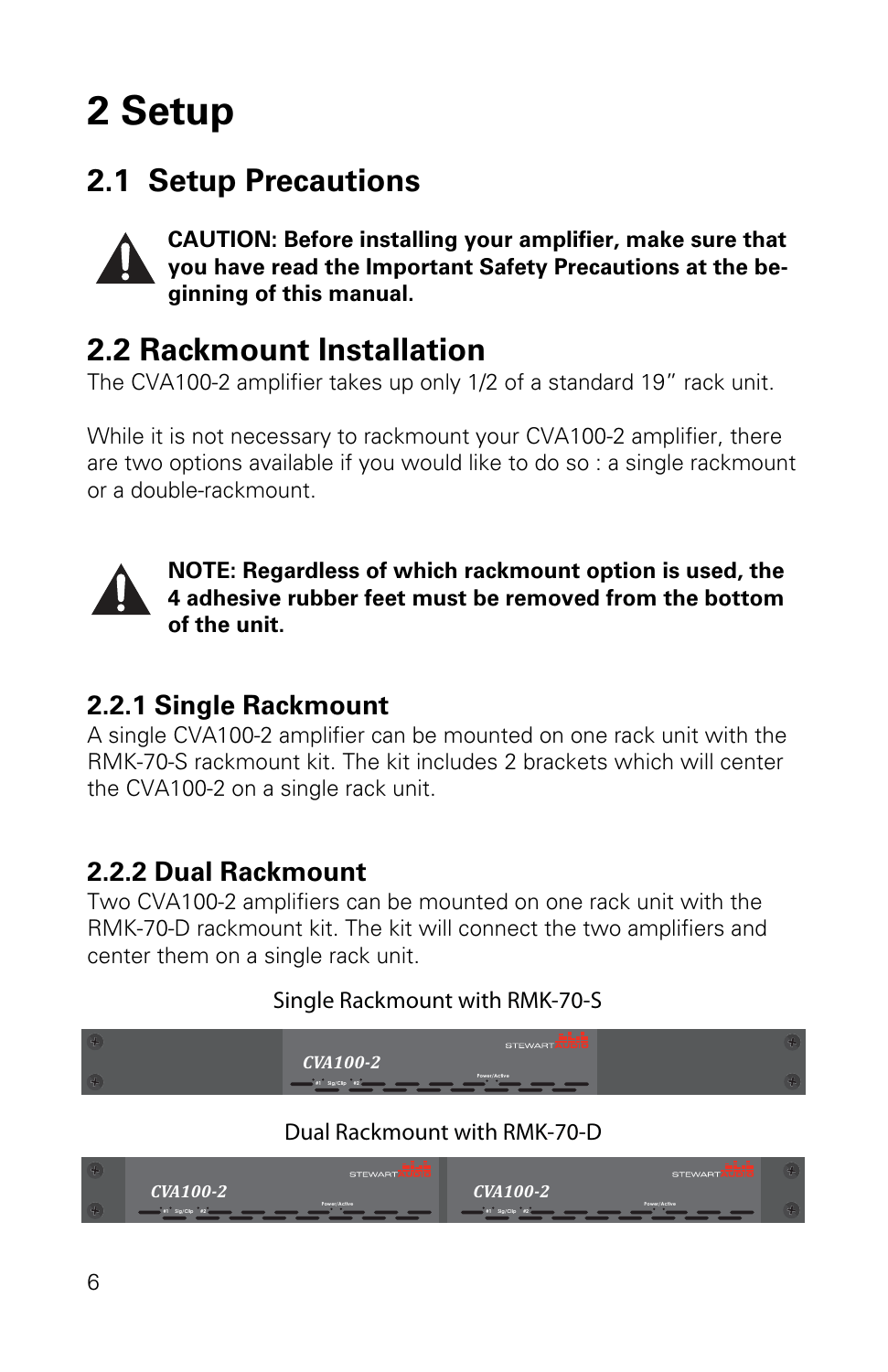### **2.2.3 Proper Cooling Considerations**

Cooling of the CVA 100-2 amplifier is achieved by Stewart's unique whole chassis heatsink design, which utilizes the entire chassis as a heatsink to cool the heat generating components inside. In the event the internal ambient temperature reaches 85 degrees centigrade, the protection circuit will shut down the power supply until the amplifier cools down.

Although the sophisticated thermal management system in the CVA100-2 makes it less susceptible to overheating than other amplifiers, it remains good practice to provide airspace around the chassis.



**CAUTION: Inadequate airflow to the amplifier can cause the amplifier to overheat and potentially become damaged in the process. Be sure to provide plenty of air space to allow for convection cooling.** 

### **2.4 Product Dimensions**

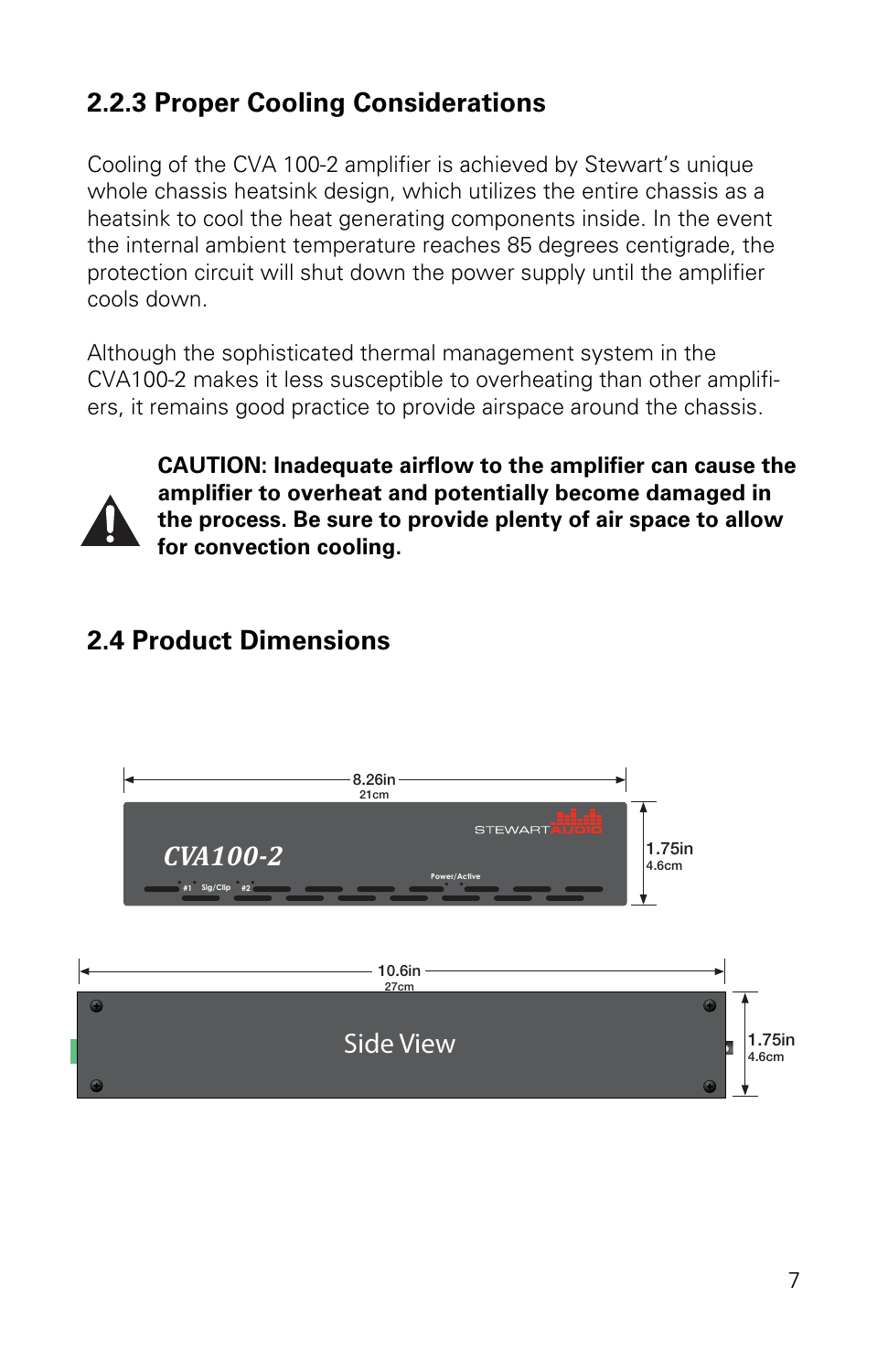## **2.4 Input Connections**

Your CVA 100-2 amplifier is provided with a 3-pin Euro Block connector for each of the two input connection. This connector will accept both balanced or unbalanced connections, however some modifications must be made for an unbalanced connection. See the next two sections for instructions on connecting your amplifier to its input source.

#### **2.4.1 Balanced Input Connections**

When using a balanced input source and connector, you must ensure that the hot, cold, and ground pins of the connector are matched up to the +, -, and ground pins of the CVA 100-2's Euro Block connector respectively. Diagrams have been provided for standard XLR and TRS connectors. Please refer to the manual of your input source in case it does not follow the standard pin-out.





**NOTE: The CVA 100-2 does not accept TRS inputs wired for a stereo source. TRS inputs should only be used for balanced mono inputs.**



(Connector enlarged to show detail)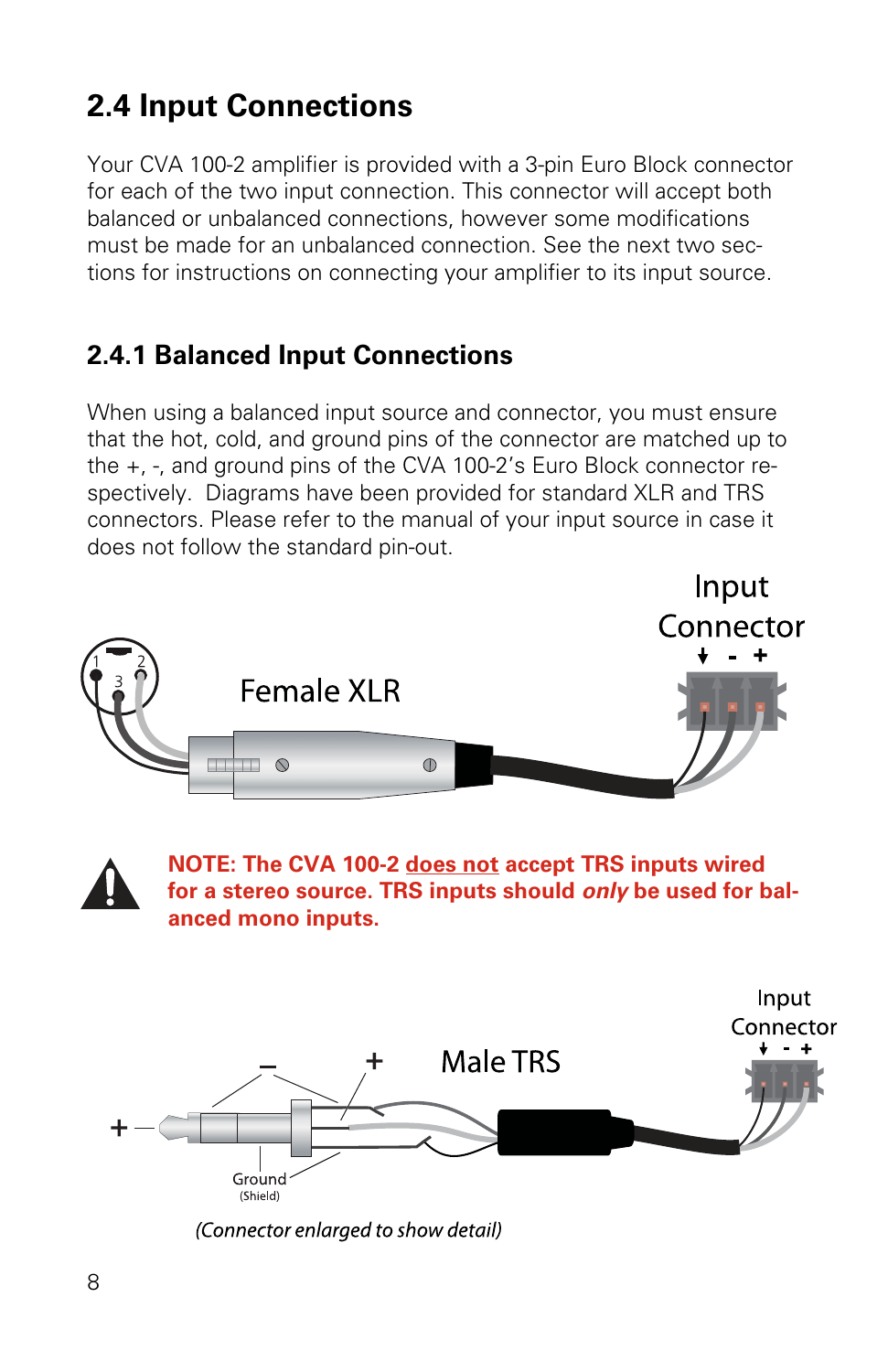### **2.4.2 Unbalanced Input Connections**

When using an unbalanced input source and connector, a jumper must be added between the negative (-) terminals and the ground terminals. Once this has been done, the unbalanced source can be connected to the positive (+) and ground terminals. Please refer to the manual of your input source in case it does not follow the standard pin-out. For your convenience, pre-wired connectors are available for purchase, see the next page for details.



**NOTE: The CVA 100-2 does not accept stereo inputs. Either one side must be selected from the stereo source or an overload-protected Y-cable must be used to sum them to mono. It is highly recommended that you purchase the pre -wired connectors mentioned on the next page. Damage to source equipment can result from the use of a standard Y-**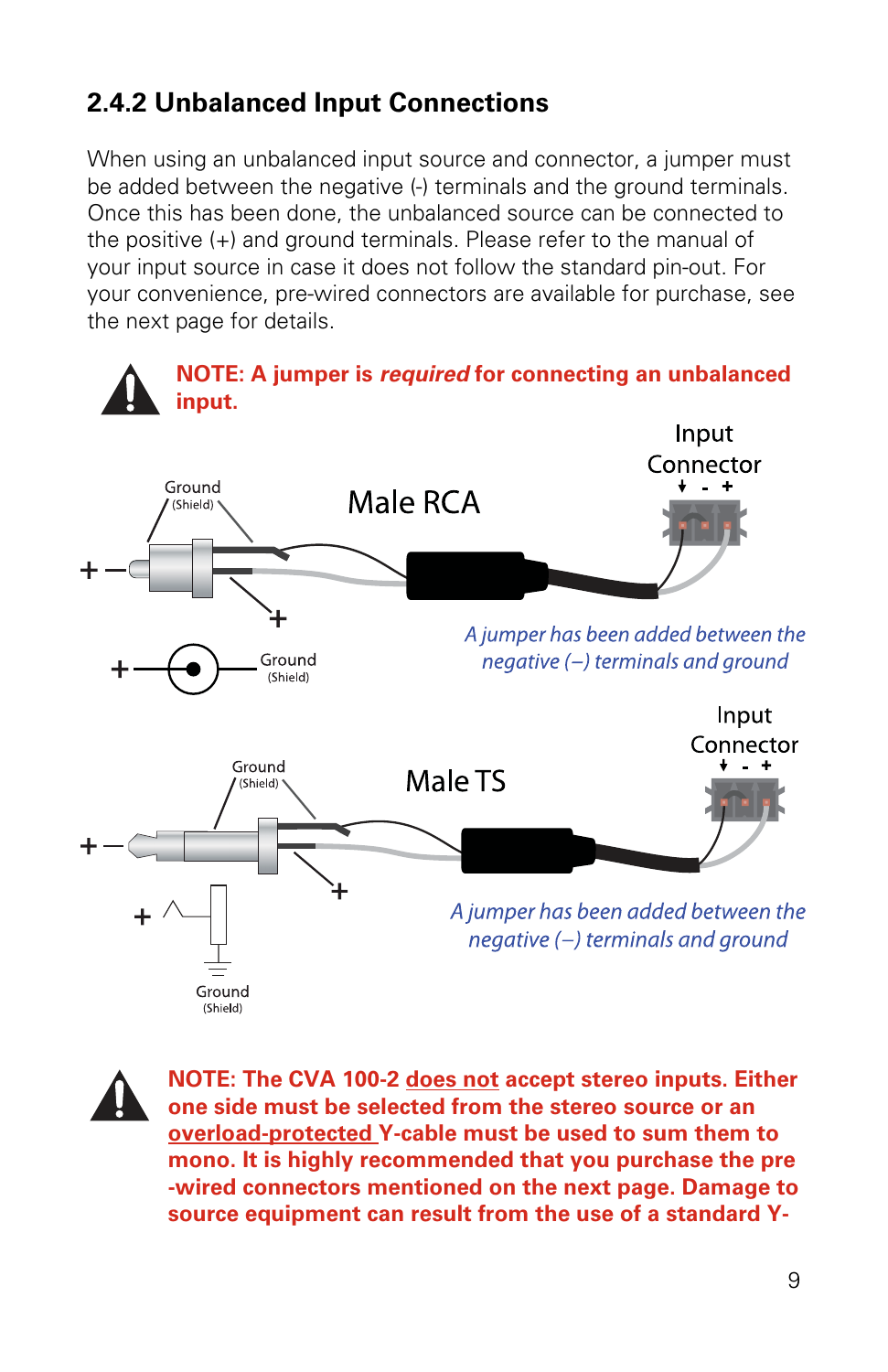Pre-wired unbalanced connectors are available for purchase from Stewart Audio. These will allow for a quicker installation with less room for error when connecting the CVA 100-2 amplifier to an unbalanced source. The summing adapters will properly sum a stereo source for use with the mono input on the rear of the amplifier without causing sound cancellation. Part numbers are found below the diagrams.



## **2.5 Output Connections**

Because of the differences in the way that constant-voltage amplifiers work as opposed to a typical 8-ohm setup, the wiring procedure and the gauge of wire used is very different.

Constant voltage systems and speakers use a smaller current flow than the typical 8ohm systems and thus can use a higher gauge (thinner diameter) wire. Please refer to the following g chart to choose the appropriate wire gauge for your installation.

| <b>Distance</b> | <b>Wire Gauge</b> |
|-----------------|-------------------|
| Up to 500ft     | 22 AWG            |
| 500-1000 ft.    | 20 AWG            |
| Over 1000ft     | 18 AWG            |

Speaker leads connect by means of removable Euro Block connectors supplied with the unit. Strip speaker leads 1/4" and insert leads into connector observing proper polarity. With a small, flat-blade screwdriver, tighten the screw until the leads are held securely in place. Inspect for possible shorts or broken wires.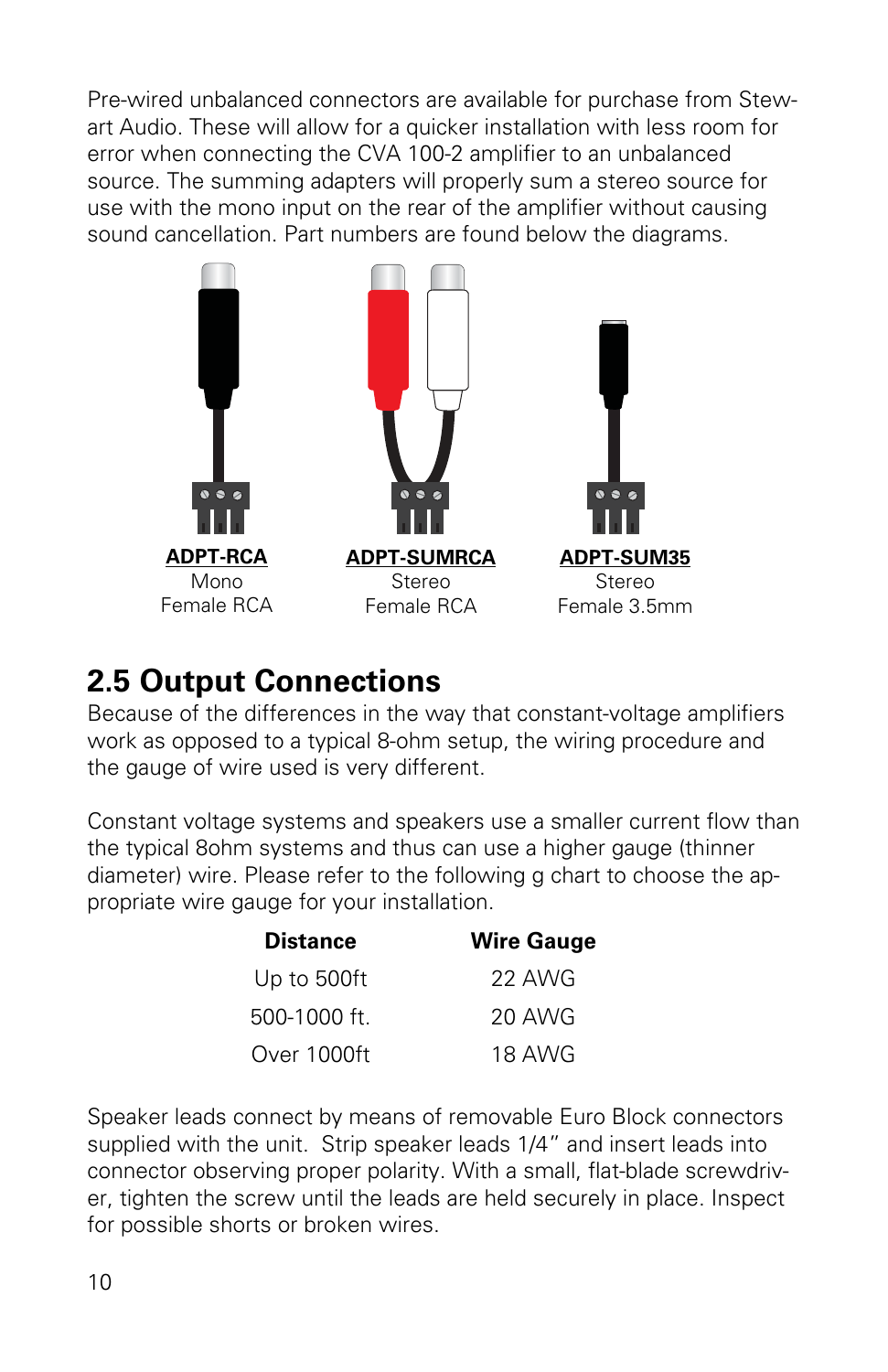### **2.5.1 Constant Voltage Wiring Example**

The diagram below is a typical wiring setup for two speakers with outboard step-down transformers wired in parallel to one of the 70V outputs on a CVA100-2 amplifier.

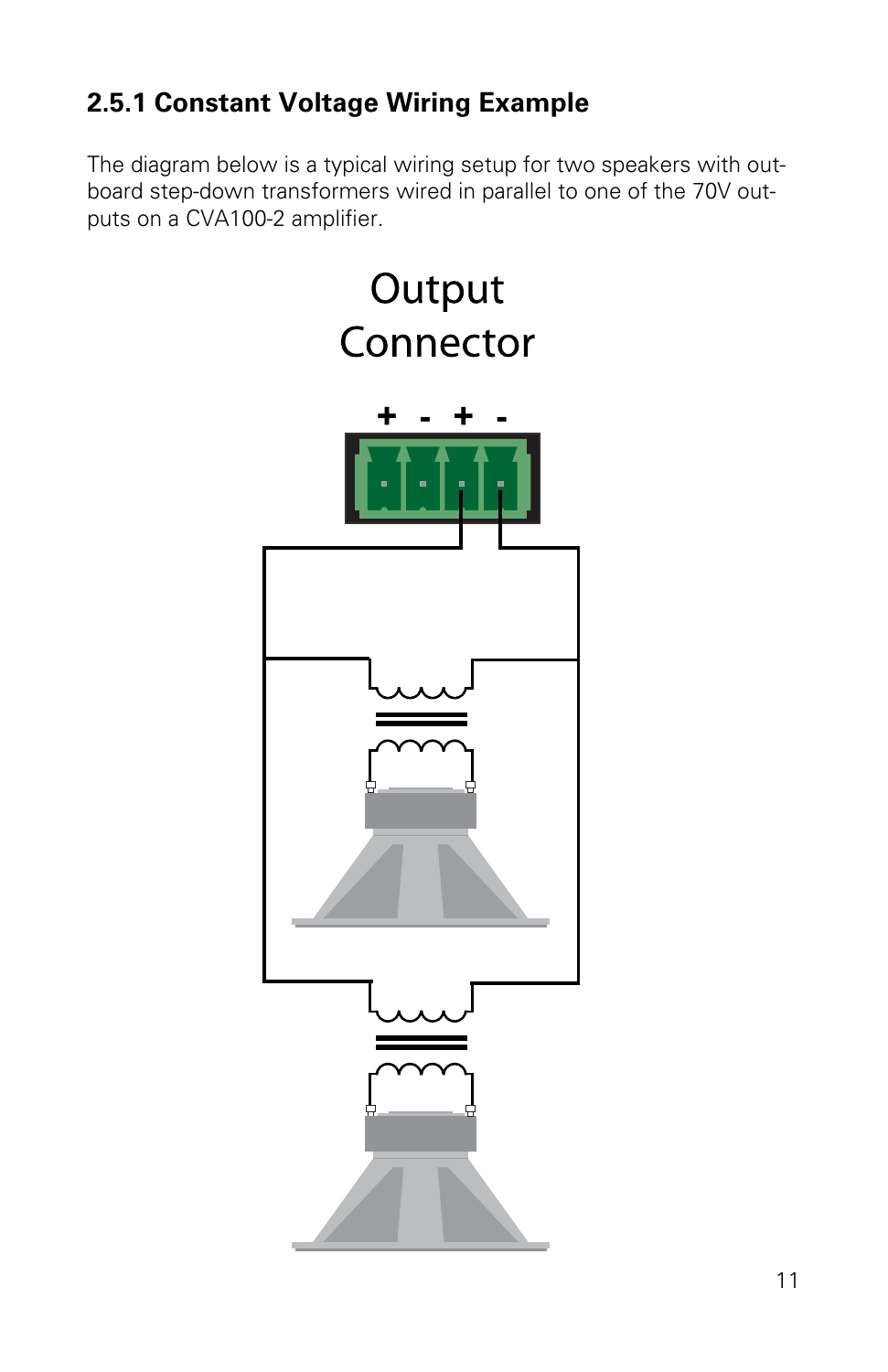## **3 Operation**

## **3.1 Operating Precautions**

- 1. Before use, your amplifier must be configured for proper operation, including input and output wiring hookup. Improper wiring can result in damage to equipment or potentially harm to the operator. Consult section 2 for setup instructions.
- 2. Tampering with the circuitry, or making unauthorized changes is not only dangerous but may also violate local regulations.
- 3. Use care when making connections between the amplifier and the input or output equipment. Using equipment that is not capable of handling the output wattage may lead to permanent damage.



**NOTE: Stewart Audio will not be held responsible for damage to your CVA 100-2 amplifier or connected equipment if the instructions in this manual are not followed.** 



**NOTE: For additional operating precautions, please refer to "Important Safety Instructions" located on Page 2.**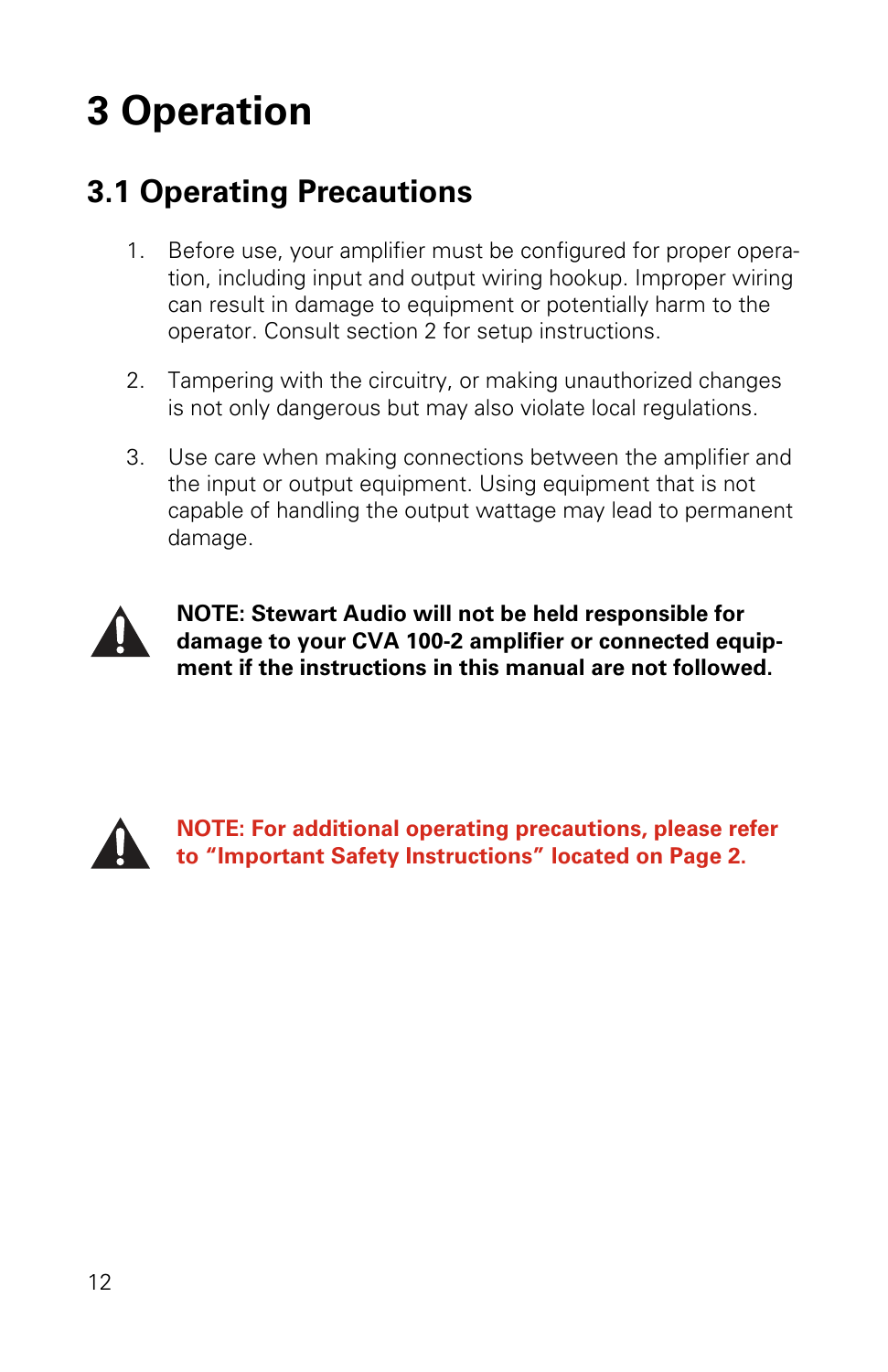## **3.2 Controls, Indicators, and Connectors**

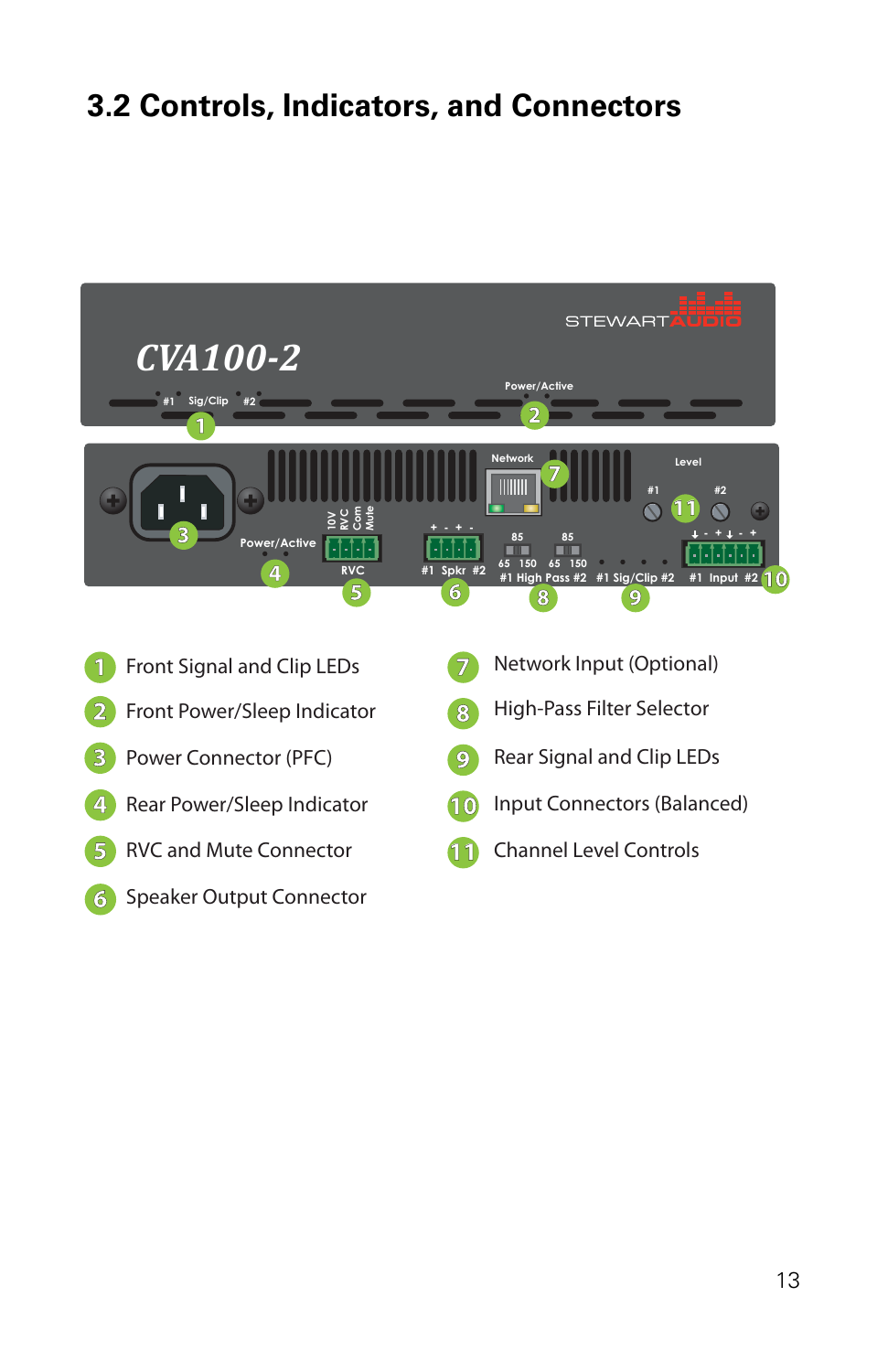### **3.2.1 Indicators**

The CVA100-2 has a set of indicators for power, signal, and clip located on both the front and the rear of the amplifier. The redundant indicators are intended to ease installation by giving feedback regardless of being in front of or behind the unit.

The "Power" and "Active" LEDs indicate whether the amplifier is being supplied proper AC power and is active (not in sleep mode) respectively. The amplifier will go into sleep mode after approximately thirty minutes of no signal on either input. When it does so, the "Active" light will go out leaving just the "Power" light on. As soon as signal is detected again the "Active" LED will illuminate indicating that the amplifier is now back in normal operation mode.

The green LEDs, labeled "Sig", will light when an audio signal is present on the corresponding audio input channel. The red LEDs, labeled "Clip" will illuminate when the signal is too hot. The "Level" control for that channel must be adjusted until the "Clip" LED goes out for undistorted sound amplification. If clipping still occurs when the "Level" control is turned all the way down (counter-clockwise), reduce the signal at the source.

#### **3.2.2 Controls**

All CVA100-2 controls are located on the rear of the unit. There is no power switch so the amplifier will power up into a sleep state when power is first applied. The CVA 100-2's Signal Sense Technology (SST™) will power up the amplifier from sleep when a signal is detected. After 30 minutes without an input signal the amplifier will go into sleep mode.

To adjust the input sensitivity knob, you will need a small flat-head screwdriver. While a typical program source level is present, spin the rotary knob as far clockwise as you can without hearing distortion or without the "Clip" indicator glowing red. If the signal is distorting and the knob is all the way counter-clockwise, adjust the gain down at the source level.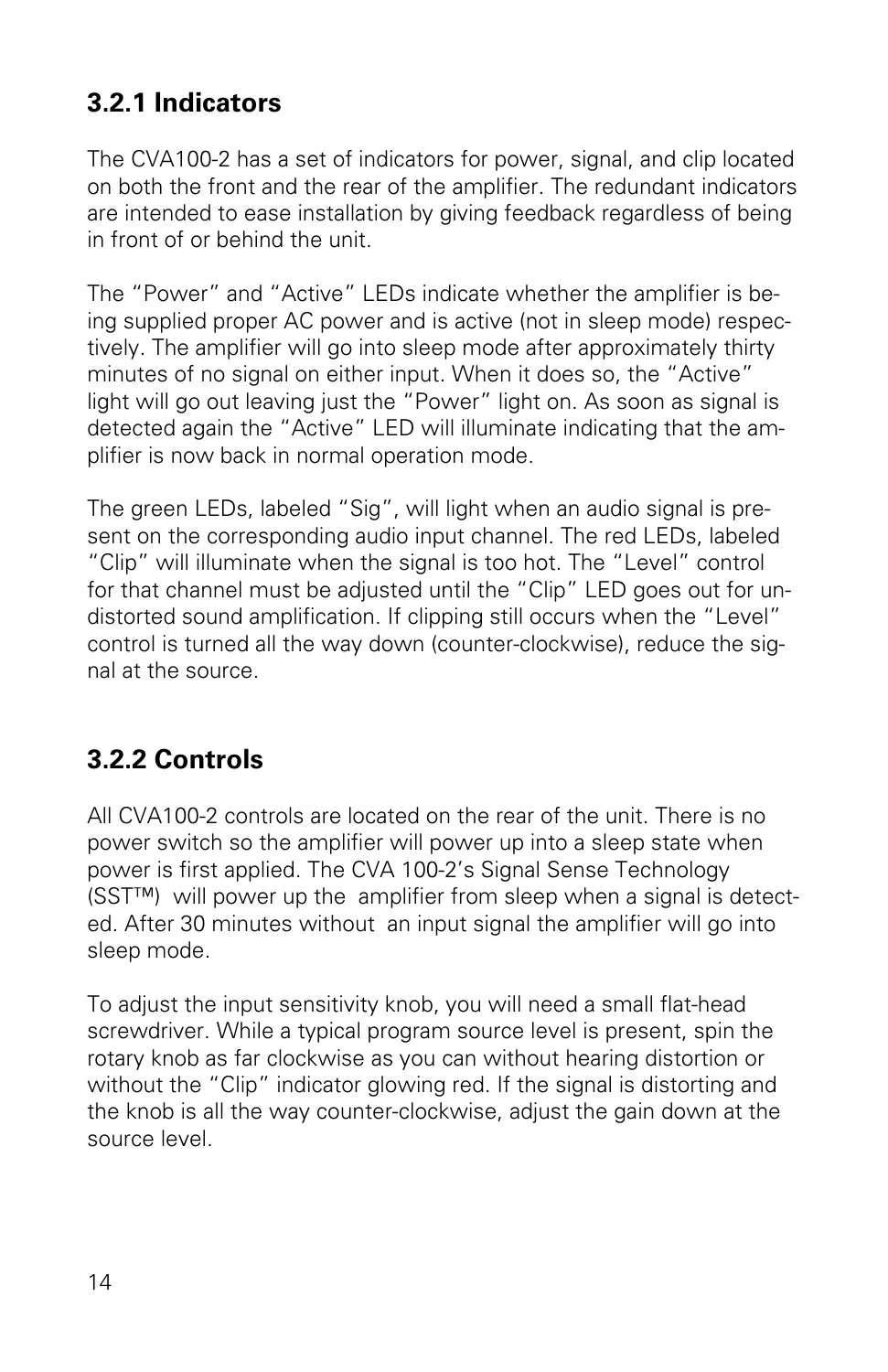Your CVA100-2 amplifier has 2 high-pass filters, one for each channel. The high-pass filter is used to attenuate (reduce the volume of) frequencies below a desired cutoff point. The high-pass filters on the CVA100-2 have 3 cutoff points which can be selected: 65Hz, 85Hz, 150Hz. To make a selection, slide the switch to the desired cutoff point.

The purpose of this high-pass filter is to both prevent unwanted noise that can come in with the signal sources as well as to prevent damage to speakers which are unable to handle frequencies which are more suited for a subwoofer.

### **3.2.3 Remote Volume Control**

CVA 100-2 amplifiers can have their volume remotely controlled (or muted) via the Euro Block input on the rear of the amplifier. Remote muting is also useful for fire-alarm situations in which all unnecessary sound must be silenced.



#### **NOTE: If the remote volume control connector is utilized, it will override the volume knob on the rear of the unit.**

In order to remotely control the volume of the unit, a 10k-ohm potentiometer should be placed between the +10V pin and the GND (Ground) pin on the rear of the unit with its wiper on the RVC pin. The volume will be determined by the selected resistance on the potentiometer, the greater the resistance the louder the volume.

The amplifier can be remotely muted by making a connection between the GND pin and the MUTE pin. No power should be applied to these pins, simply a contact connection.

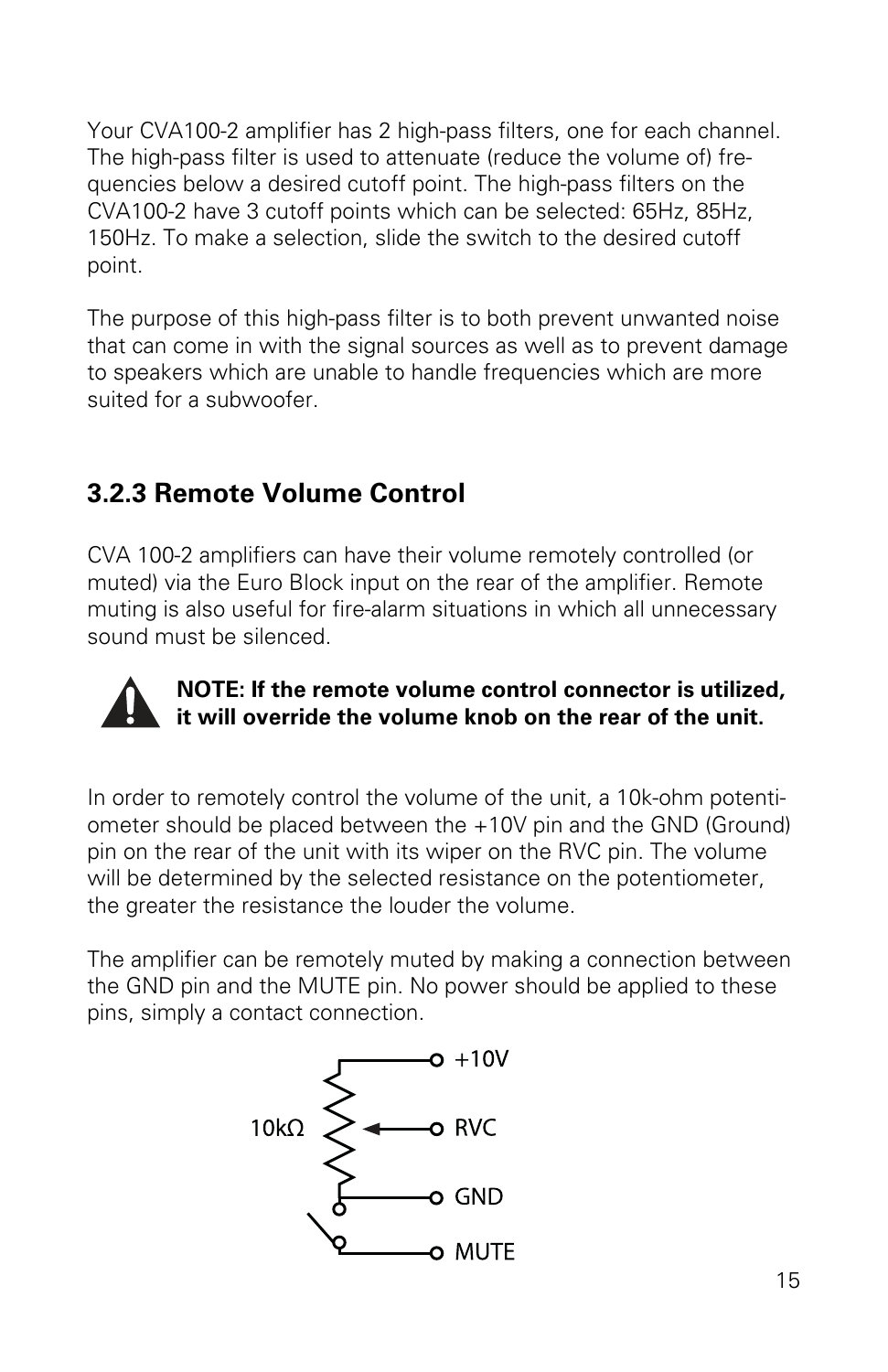## **3.3 Dante**

If you have selected the Dante version of the CVA100-2, configuration is done using the Dante Controller software from Audinate.

**Dante Controller Software can be found on Audinate's website at www.audinate.com**.

From there you can select Dante Controller under the Products section. This will require registration for Audinate's portal and also includes access to the Dante Controller User Manual which should be read for complete configuration instructions.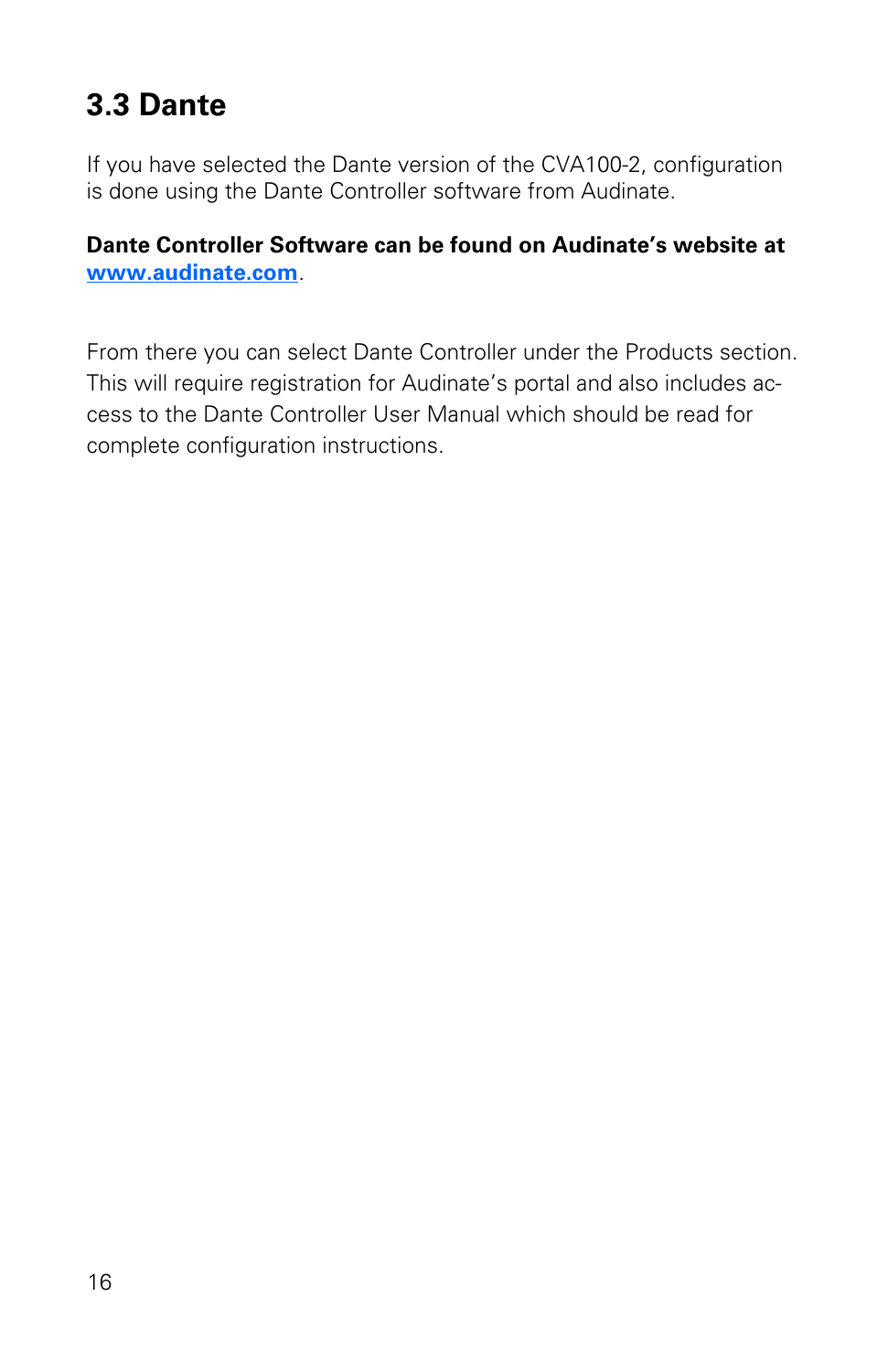## **3.3.1 Using Audinate's Dante Controller Software**

Once Dante Controller has been installed following the instructions in the Dante Controller Software User Manual (found at **www.audinate.com**), launch the application to see the connection matrix.



Unlike CobraNet, Dante does not require IP configuration or bundle configuration. Instead, connections are made on the connection matrix shown above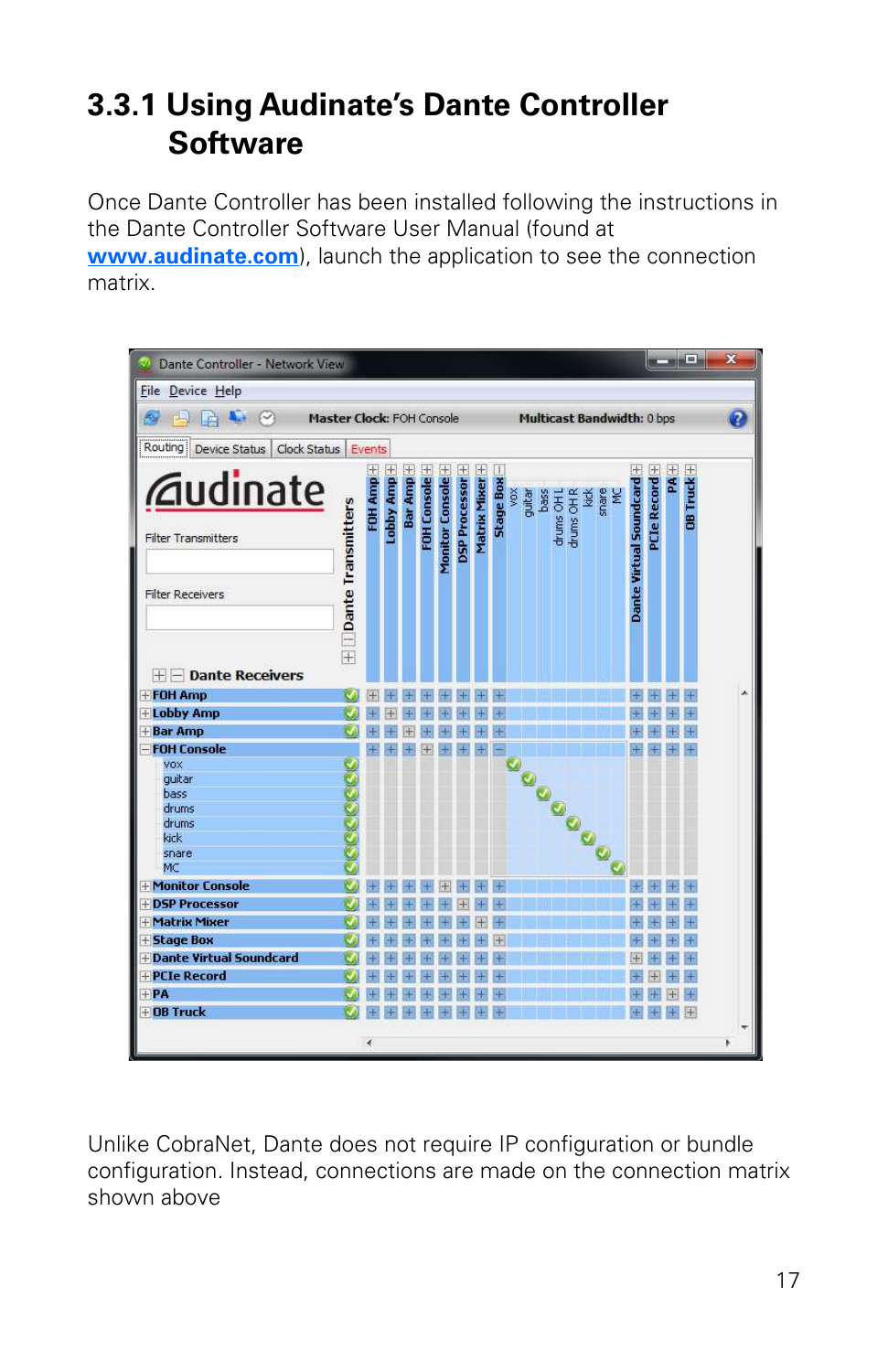#### **All Stewart Audio products will ship from the factory as being named Ultimo-<MAC>. This can be renamed within the device configuration in the Dante Controller.**

Transmitters are shown on the top of the matrix while Receivers are shown on the left-hand side. The CVA100-2 includes 2 receive channels. In order to make a connection, click on the matrix node between the appropriate transmitter and receiver. If a connection is successful, it will display a green checkmark.

## **3.3.2 Dante FAQ**

Q: I am having problems installing or using the Dante Controller Software

A: Please refer to the official documentation available in the Audinate portal where you downloaded the Controller Software.

#### Q: I do not see the CVA100-2 showing up on the network?

A: All Stewart Audio products are tagged as Ultimo-<MAC\_ADDRESS> from the factory. You can find the correct Ultimo device by choosing the correct MAC address from the list. You can rename this using the device configuration.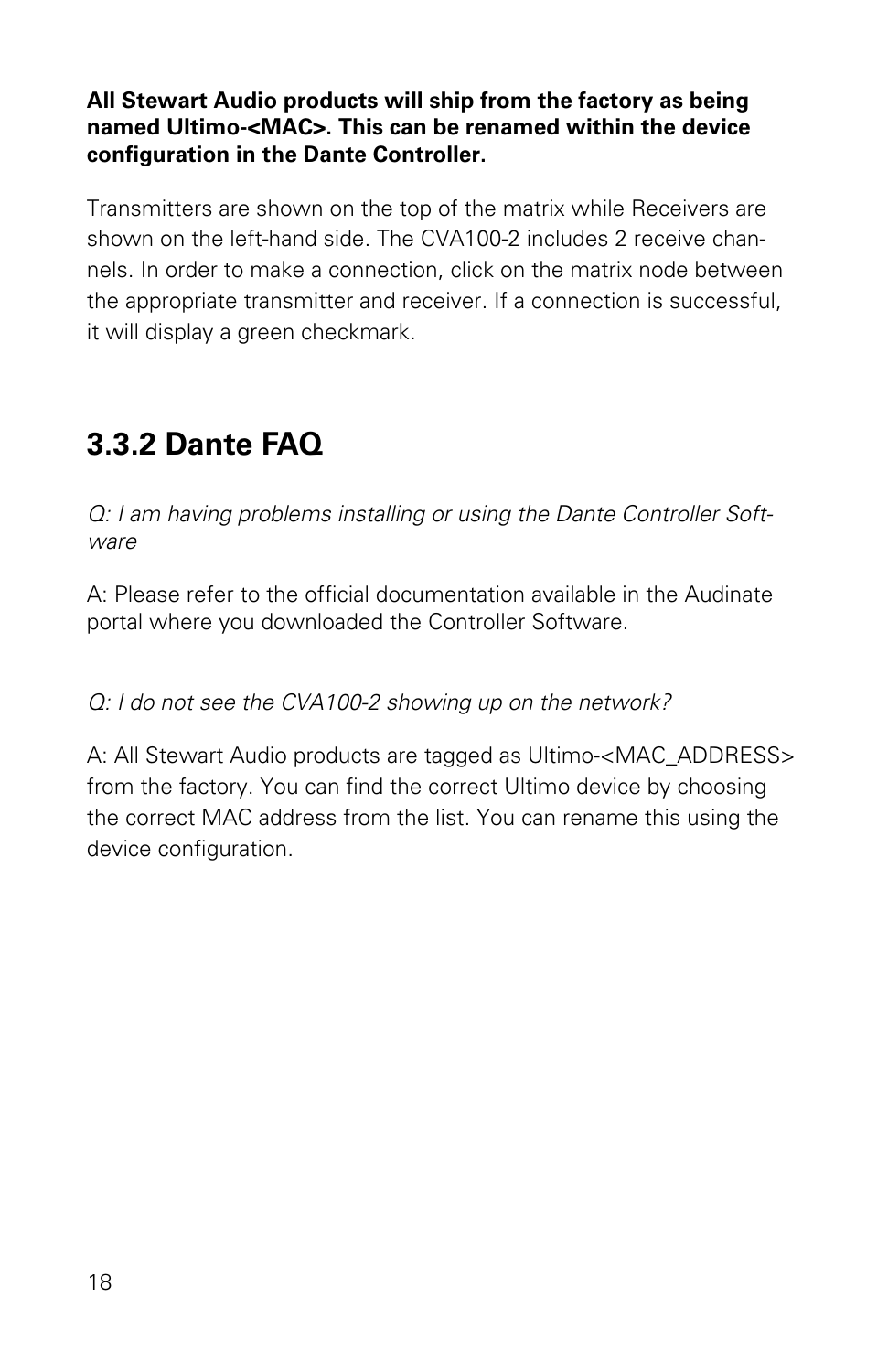## **3.4 CobraNet**

### **3.4.1 CobraNet FAQ**

Q: How do CobraNet devices communicate on the network? Do they receive an IP address?

A: CobraNet devices operate without the need for an IP address. Many configuration applications for CobraNet devices will assign an IP address for organizational purposes. However, CobraNet devices operate using data channels called "bundles". In order to connect a transmitter and a receiver in a CobraNet network, both devices simply need to be set to the same bundle number. There is no need for a DHCP server (a router for example).

#### Q: How do I configure the bundles of the CVA100-2?

A: Bundle settings should be configured using Cirrus Logic's CobraNet Discovery Utility. Instructions for downloading and operation can be found in **section 3.4.2**.

#### Q: Why is the CobraNet Discovery Utility not detecting any devices?

A: First, ensure that your computer has an IP address. If you are operating without a DHCP server (ie in a switch-only network) then you will need to manually set an IP address in the Network Configuration section of Windows. Next, go to Tools > Options in the top menu and make sure the proper network device is selected in the top dropdown.

#### Q: Can the CVA100-2 transmit the input channels to other CobraNet devices?

A: Yes, the CVA100-2 is designed to transmit two channels and receive two channels over CobraNet.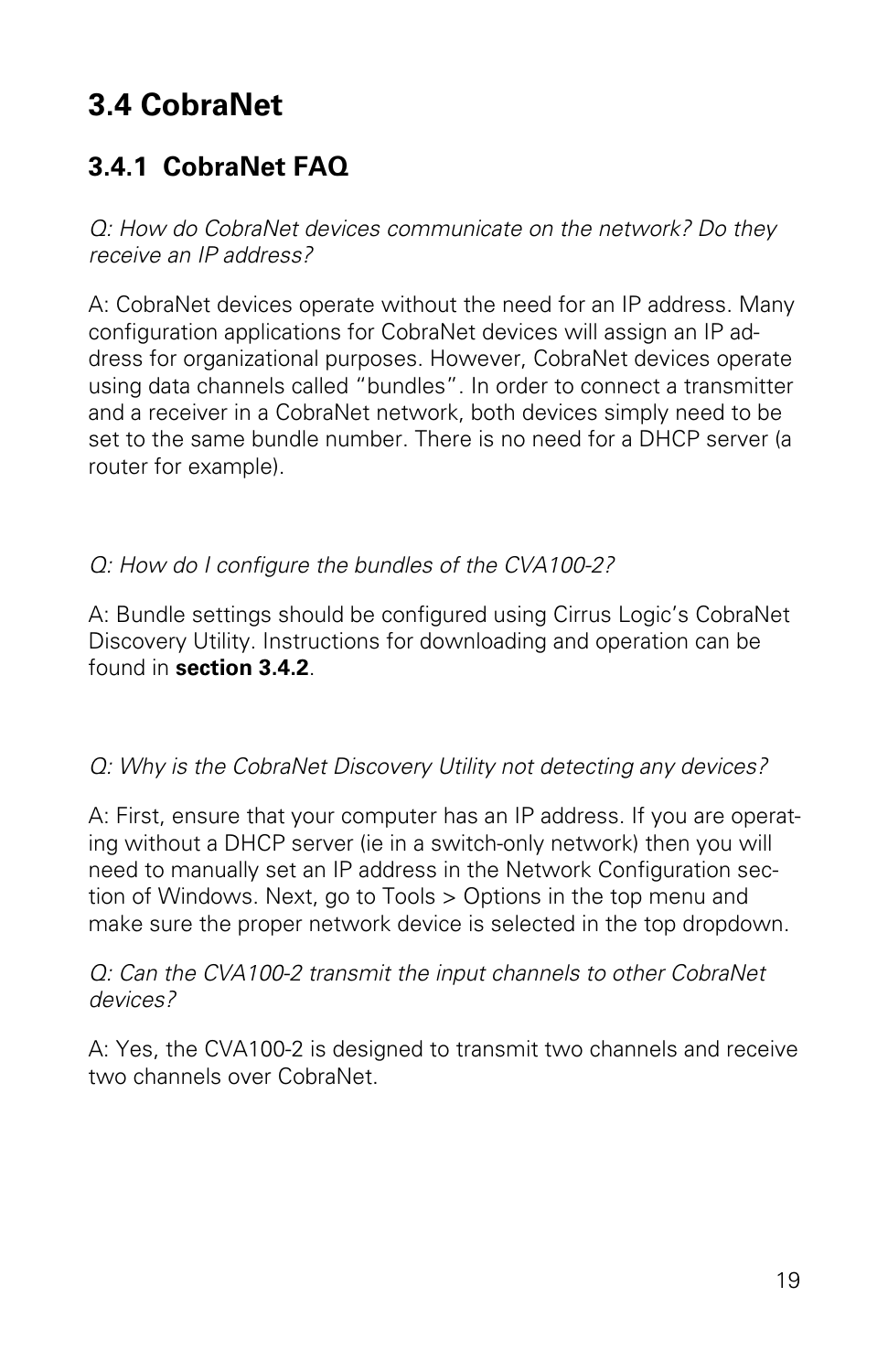### **3.4.2 Using CobraNet Discovery Utility**

The CobraNet Discovery utility can be downloaded from the Cirrus Logic website at: http://www.cobranet.info/downloads/disco

Once installed, it should be launched from a computer on the same network as the CVA100-2. After the program launches it will search for CobraNet devices. The CVA100-2 will appear as "Attero Tech CobraNet CEP2224". If this is the first time you are setting up this device, or the device has been power cycled, the IP address will appear as 0.0.0.0. To set an IP address for easier recognition, right-click the device and select "Update IP Address". To ensure visibility, assign it to the same subnet as the computer you are configuring it from.

|               | CobraNet(tm) Discovery        |                    |            |                |                                    |  |
|---------------|-------------------------------|--------------------|------------|----------------|------------------------------------|--|
|               | CobraNet Edit View Tools Help |                    |            |                |                                    |  |
| ls            | IP Address                    | <b>MAC Address</b> | errorCount | sysDescription |                                    |  |
|               | 192.168.100.91                | 001ce200097e       |            |                | Attero Tech CobraNet CEP2224 versi |  |
| <b>Status</b> |                               |                    | Devices: 1 | Active: 1      | Dead: 0                            |  |

### **3.4.2 Setting Up Bundles**

| IP Address                                 | Conductor |               |                                            |        |          |        |           |
|--------------------------------------------|-----------|---------------|--------------------------------------------|--------|----------|--------|-----------|
| 192.168.100.91                             |           |               |                                            |        | Advanced | Report | Configure |
| Bundle                                     | Type      | Number        |                                            | Status |          |        |           |
| $\begin{smallmatrix}0\\0\end{smallmatrix}$ | Tx        |               | $\begin{smallmatrix}0\\0\end{smallmatrix}$ |        |          |        |           |
|                                            | Tx        | 5             |                                            |        |          |        |           |
| 300                                        | Rx        | $\frac{1}{2}$ | $\mathbf 0$                                |        |          |        |           |
| 301                                        | Rx        |               | $\theta$                                   |        |          |        |           |

To open up the bundle configuration window, double-click on the device listed in the screen above. You will see 2 Tx and 2 Rx bundles ready to configure.

Single-click on each of the Rx bundles (shown as 300 and 301 in the screen capture on the next page) to make the fields editable. From here you can enter a new bundle numbers.

Repeat the same procedure for the Tx bundles..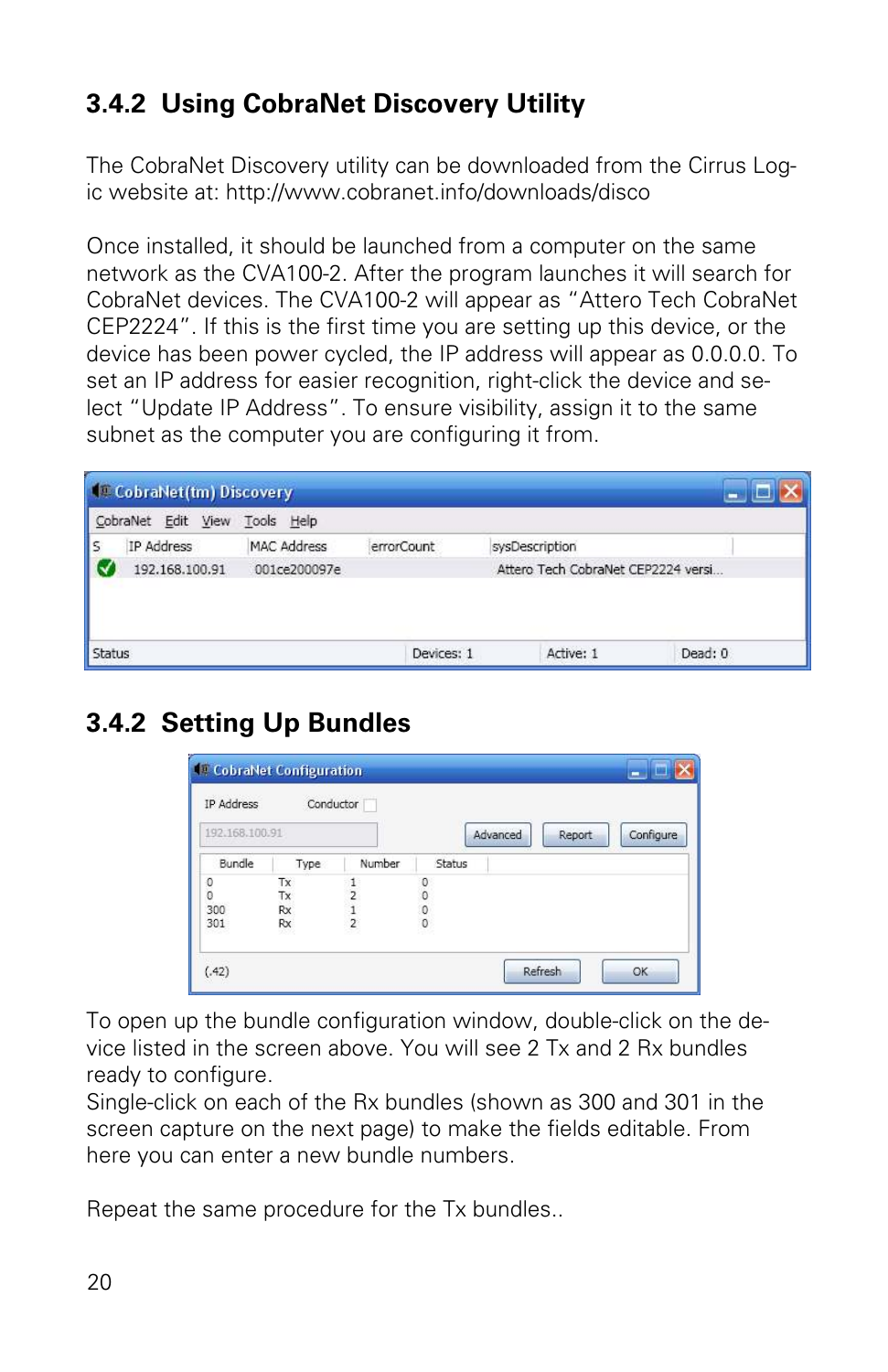## **4 Troubleshooting**

#### **Problem: Power indicator does not turn on.**

**Procedure:** Check that the unit is plugged into a functioning outlet. Ensure that there is an audio signal present on the audio input indicated by the green LED being lit. If the unit is powered up but in sleep mode (due to no signal), the blue active LED will not be lit.

#### **Problem: No output heard on speakers; Blue power indicator is lit.**

**Procedure:** Check that physical level controls are not turned down. Check that input and output connections are secure. Ensure signal present LED is lit to denote a signal. If there is no signal detected check signal source and that level controls are set high enough. If using CobraNet, ensure that it is properly configured and sending full-level audio. Refer to **section 3.3**.

#### **Problem**: **Amplifier overheats and/or shuts off.**

**Procedure:** Review **section 2.2.3** on proper cooling procedures. Check the clip LEDs on the front or rear of the amplifier to see if the signal is overdriving (the signal light flashes red frequently). Overdriving the amplifier for extended periods of time can cause a thermal shutdown.

#### **Problem: Output sound is distorted or cracking.**

**Procedure:** Check all cables for damage or loose connections and reduce the gain on the input signal at the mixer or preamp level. Replace the cables and loudspeakers temporarily to see if this resolves the problem. If problem still exists, contact your Authorized Dealer for service.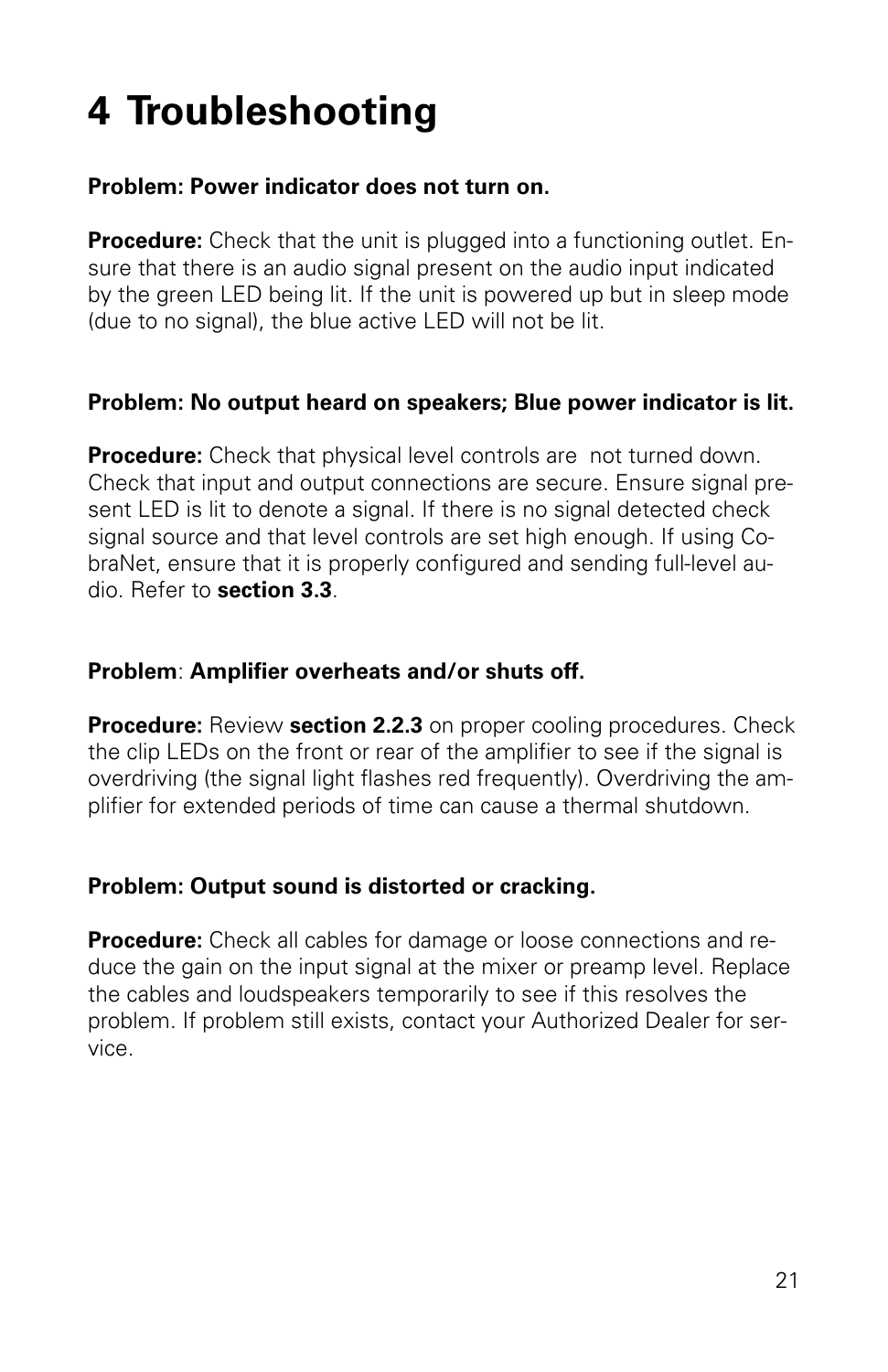## **5 Technical Specifications**

| <b>Output Power</b>                  | 100W x 2 @ 70.7V                             |
|--------------------------------------|----------------------------------------------|
| Frequency Response (+0, -3 dB)       | 65Hz-20kHz                                   |
| <b>THD+N</b>                         | $< 0.1\%$                                    |
| <b>Signal-to-Noise Ratio</b>         | >90dB                                        |
| <b>Input Sensitivity</b>             | 1V (0 dBV)                                   |
| Input Impedance (Bal/Unbalanced)     | 20k Ohms/10k Ohms                            |
| Current-Standby, Idle, 1/8 Power     | 0.01W/10W/35W                                |
| <b>Amplifier Class</b>               | D                                            |
| <b>Remote Volume</b>                 | $0-10V$                                      |
| <b>External Mute</b>                 | Contact-closure                              |
| <b>High-Pass Filter (Selectable)</b> | 65/85/150Hz                                  |
| <b>Input Connectors</b>              | RJ45, Euro Block 3-pin,<br>3.5 <sub>mm</sub> |
| <b>Output Connectors</b>             | Euro Block 2-pin, 3.5mm                      |
| <b>Power Supply</b>                  | 85-265 VAC 50/60Hz                           |
| <b>LED Indicators</b>                | Power, Active, Signal, Clip                  |
| <b>Controls</b>                      | Recessed Level Knobs                         |
| <b>Construction</b>                  | Steel & Aluminum Chassis                     |
| <b>Mounting</b>                      | Rack Mounting                                |
| <b>Cooling</b>                       | Convection-Cooling                           |
| <b>Dimensions</b>                    |                                              |
| Height                               | 1.75in (4.6cm)                               |
| Width                                | 8.26in (20.6cm)                              |
| Depth                                | 10.6in (27cm)                                |
| Weight                               | 2.8 lbs (1.27kG)                             |

Stewart Audio reserves the rate to change features and specifications without notice.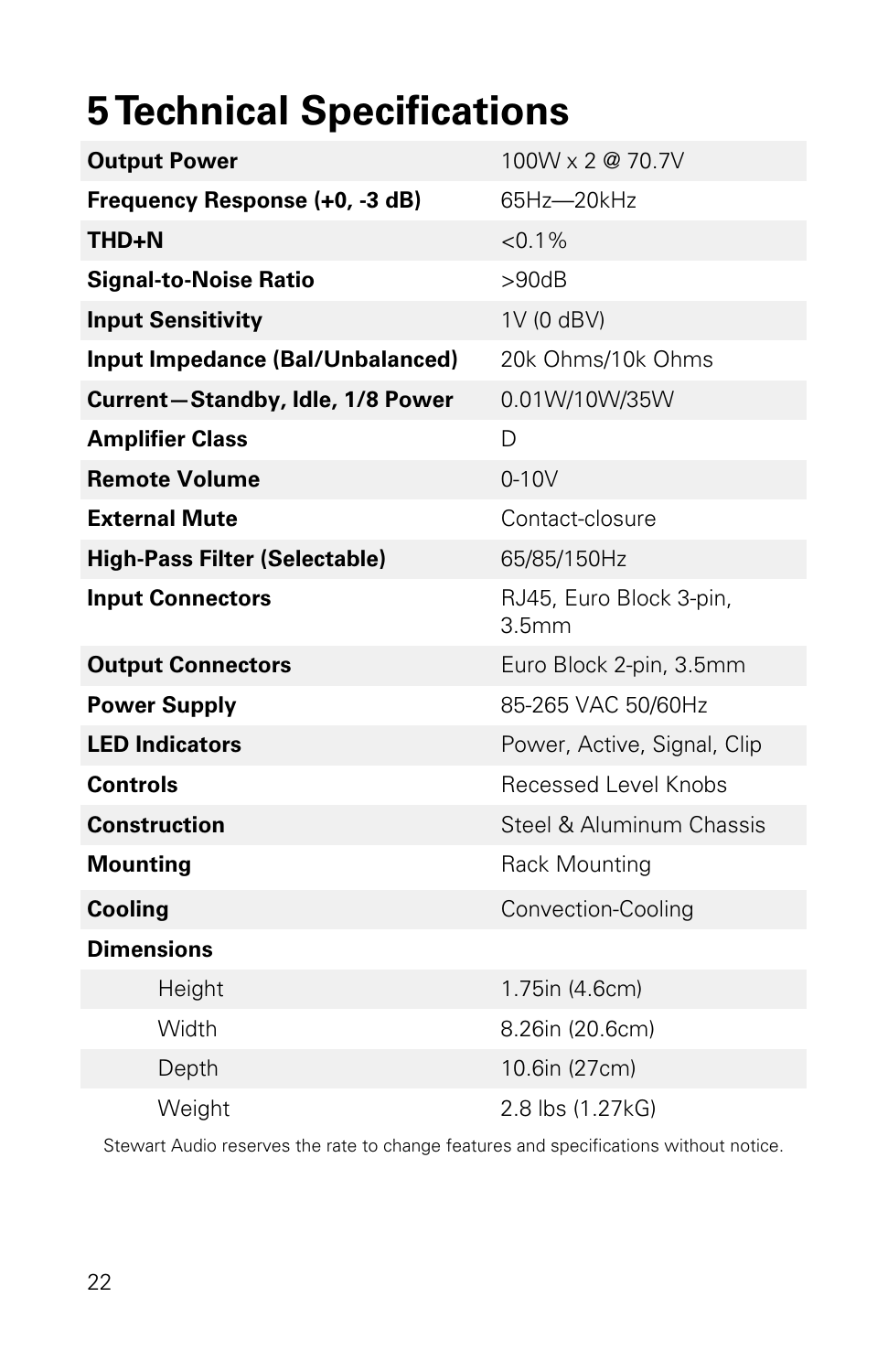## **6 Warranty Information**

## **6.1 Warranty Summary**

All Stewart Audio amplifiers and accessories, unless excluded in this summary, are covered by a 3-year limited warranty on parts and labor from the data of purchase. In order to be eligible for warranty repairs, the amplifiers and accessories must have been purchased through an authorized Stewart Audio dealer and submitted by the original purchaser. This warranty is only valid in the country in which the amplifier was purchased.

#### **6.1.1 Eligibility Requirements**

Stewart Audio warrants against all malfunctions which come as a result of component or manufacturer defect. The amplifier is also covered from all failures which arise during the warranty period (3 years from date of purchase) that are not a result of misuse. The following actions will void your warranty:

- The power cord or AC plug has been damaged through misuse.
- The amplifier has been exposed to moisture or extreme temperatures.
- The amplifier has been dropped, items have been dropped on the amplifier, or the enclosure has been damaged.
- The amplifier has been opened by the operator.
- The amplifier was improperly packaged when sending to the factory for repair, resulting in damage.
- Any of the precautions or instructions found in this manual were not followed.

Damages resulting to the amplifier which are not covered under this warranty can be factory-repaired at cost to the customer. Use the contact information below to initiate the repair process.

## **6.2 Return Procedure**

This section includes the return procedures which must be followed in order to prevent processing delay or cost to the customer. Please read the entire section before contacting Stewart Audio for returns.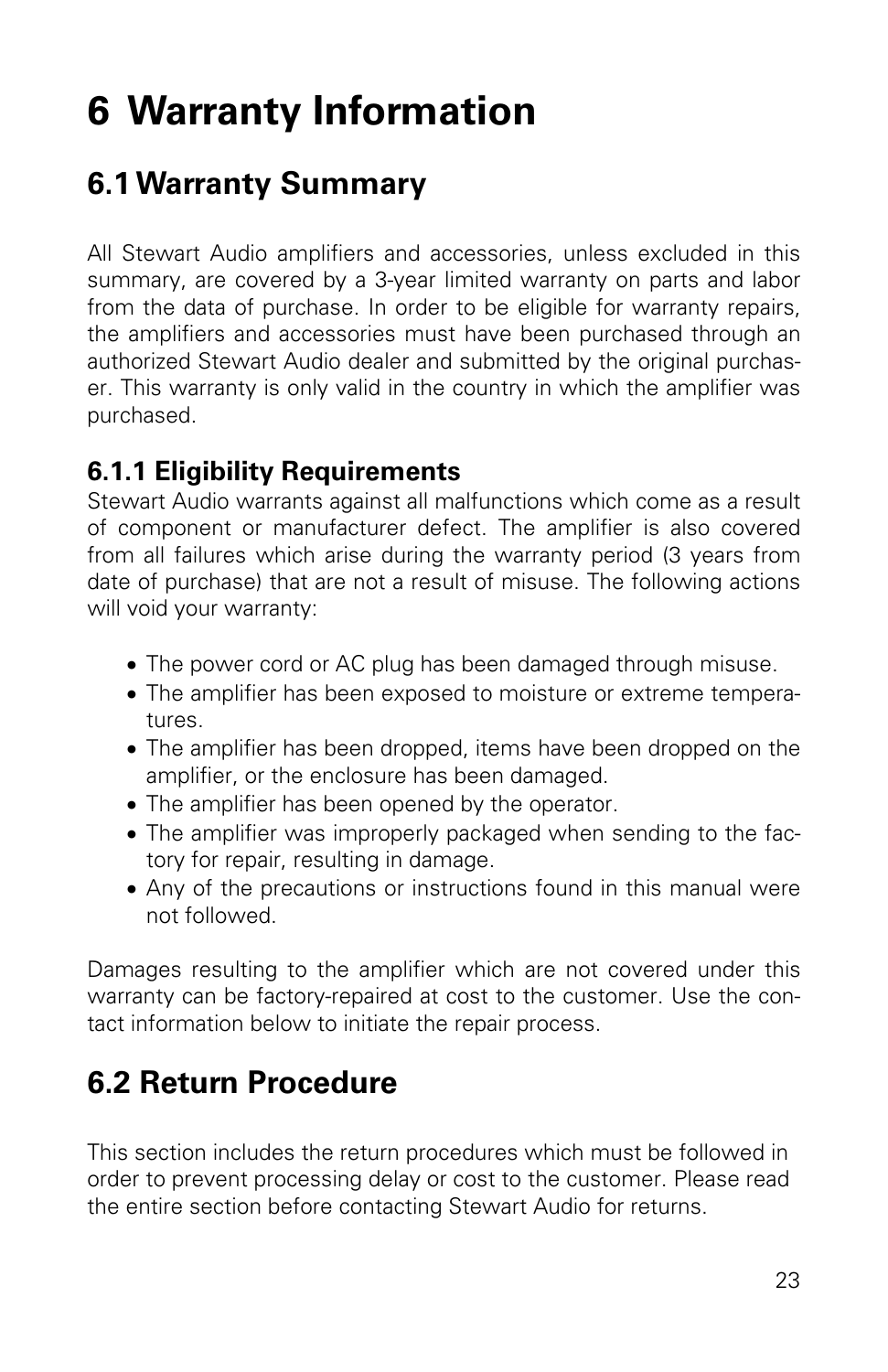#### **6.2.1 Return Authorization Number**

All returns to the factory for service must be accompanied by a Return Authorization (RA) number. One can be obtained by contacting Stewart Audio at (209) 588-8111 or via e-mail at support@stewartaudio.com.

#### **NOTE: Any defective products received without an RA number will be returned to sender at their expense.**

If Stewart Audio is unable to contact the sender in 14 days, the merchandise will be considered scrap and may be disposed of.

#### **6.2.2 Shipment Instructions**

If Stewart Audio requests that you ship the defective product back to their service center, please refer to the guide below. To ensure prompt warranty service, be sure to follow all instructions.

- 1. Return Authorization (RA) is required for product being sent to the factory for service.
- 2. See packing instructions in **section 6.2.3.**
- 3. Ship the defective product using a method which provides for order tracking or order confirmation. The service center is located at the following address:

Stewart Audio 14397 Cuesta Court Suite D1 Sonora, CA 95370

- 4. Use a bold black marker and write the RA number on three sides of the box.
- 5. Record the RMA number for future reference. The RA number can be used to check the repair status.

#### **6.2.3 Packaging Instructions**

Should Stewart Audio request that you ship your product to their service center, these instructions must be followed in order to ensure safe delivery. If they are not followed, Stewart Audio assumes no responsibility for damaged goods and/or accessories that are sent with your unit.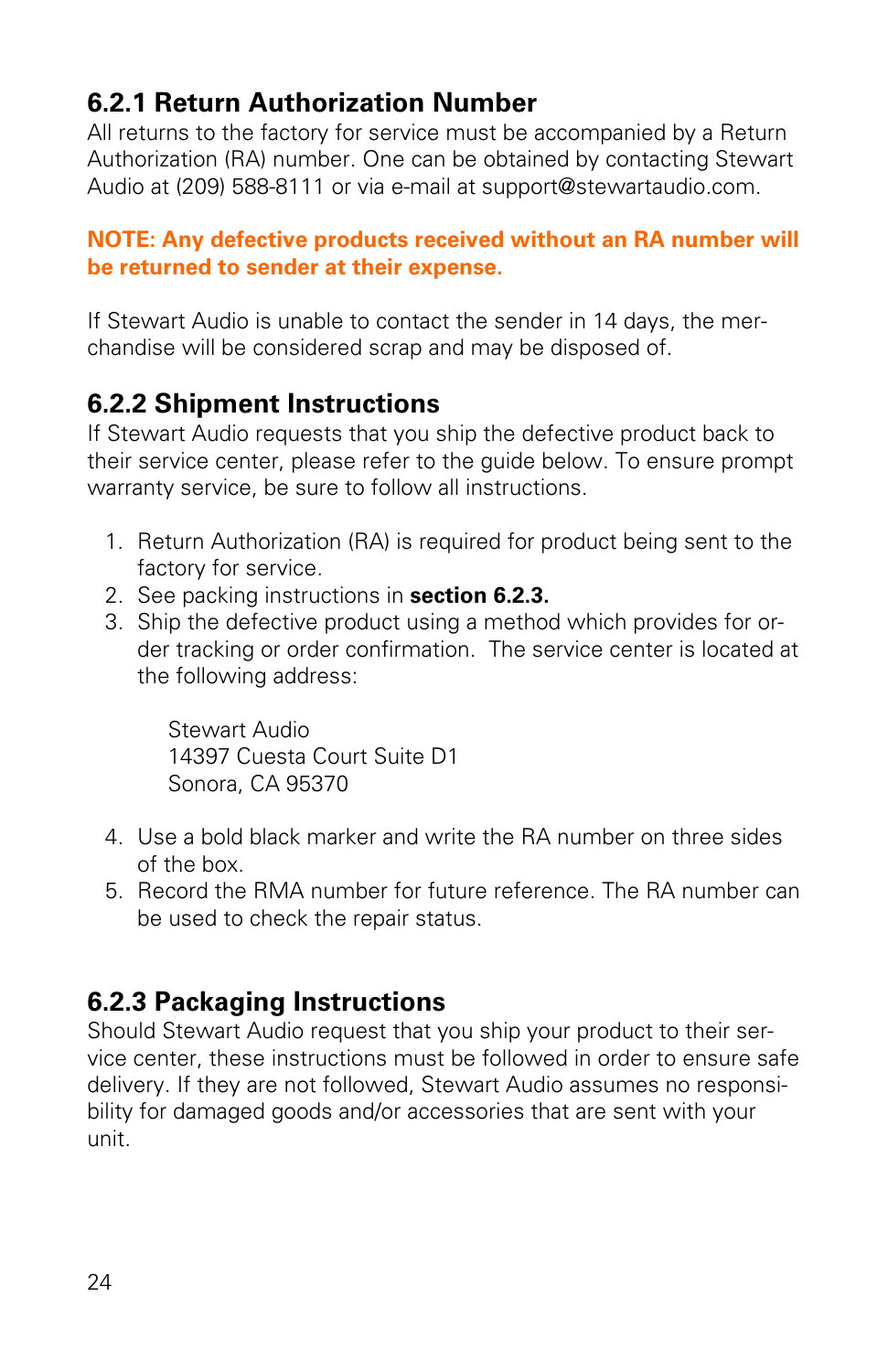#### **6.2.3 Packaging Instructions (cont.)**

- 1. Please write the RA number on three sides of the box. Include the Stewart Audio RA number inside the box and a brief description of the problem.
- 2. Do not ship any accessories (manuals, cords, hardware, etc.) with your unit. These items are not needed to service your product. Stewart Audio will not be held responsible for these items if they are returned with the amplifiers.
- 3. When shipping your amplifier, it is important that it has adequate protection. We recommend you use the original packing material when returning the product for repair. If you do not have the original box, see number 4.
- 4. If you provide your own shipping pack, the minimum recommended requirements for materials are as follows:
	- a. 275 P.S.I. burst test, Double-Wall carton that allows for 2 inch solid Styrofoam on all six sides of unit or 3 inches of plastic bubble wrap on all six sides of unit.
	- b. Securely seal the package with an adequate carton sealing tape.
	- c. Do not use light boxes or "peanuts".

#### **NOTE: Damage caused by poor packaging will not be covered under warranty.**

#### **6.2.4 Estimate Approval**

An estimate for all non-warranty repairs will be provided to the customer once the unit has been shipped to the factory. The customer is responsible to approve this estimate within 7 days. If the repairs are not approved within 14 days, Stewart Audio reserves the right to consider the unit scrap and may discard it.

#### **6.2.5 Payment of Non-Warranty Repairs**

Payment for non-warranty repairs must be submitted to Stewart Audio before the product will be returned to the customer.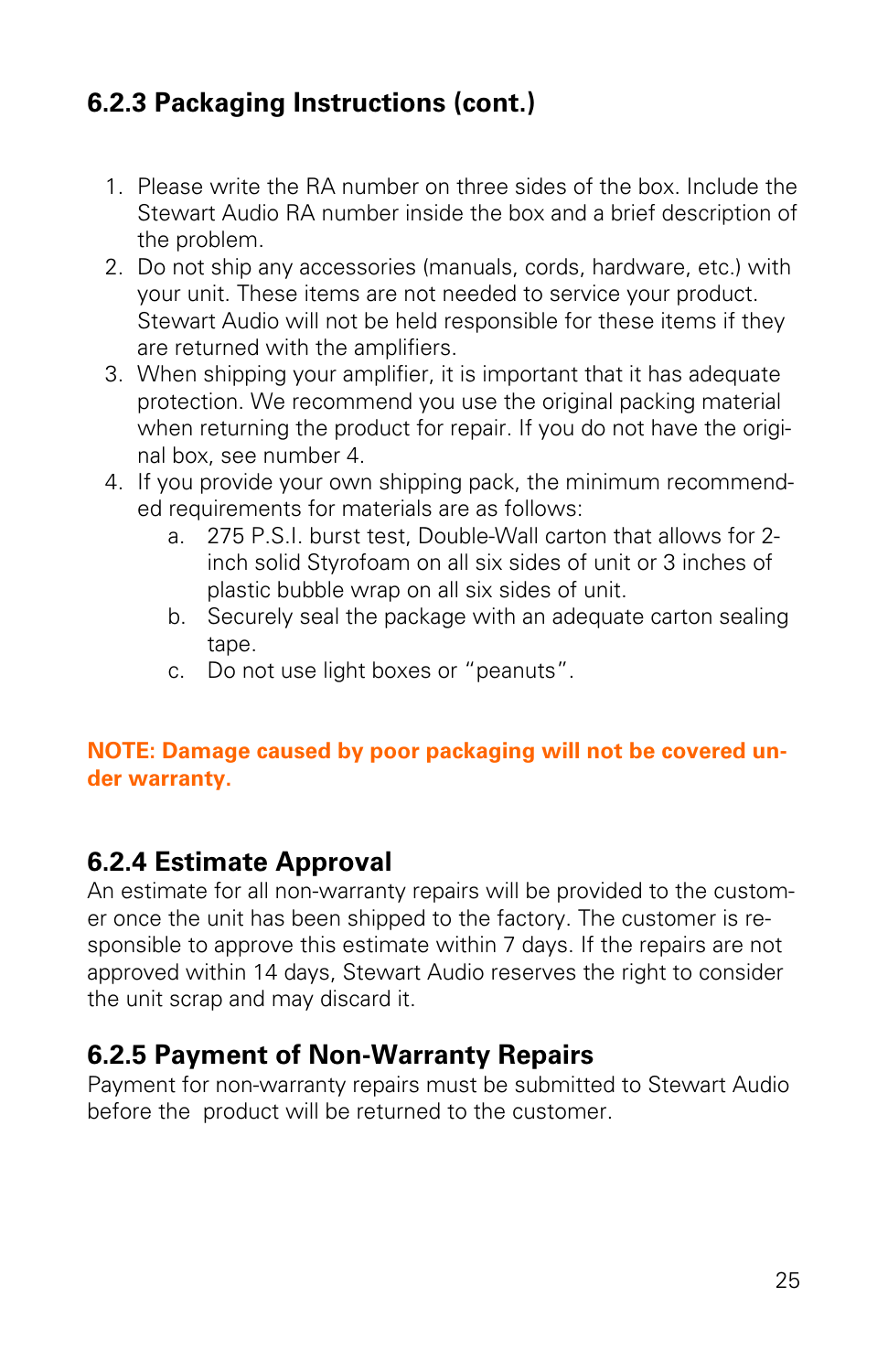## **7 Accessories**

The following accessories are available from Stewart Audio for your amplifier.

All part numbers shown are Stewart Audio Part Numbers.

#### **Rack Mounting Brackets**

| <b>RMK-70-S</b> | Hardware for racking a single amplifier centered in a<br>1U space |
|-----------------|-------------------------------------------------------------------|
| <b>RMK-70-D</b> | Hardware for racking two amplifiers side-by-side in a<br>1U space |

#### **Connection Adapters**

| Wall Plates |                                                  |
|-------------|--------------------------------------------------|
|             | ADPT-SUM35 Stereo Female 3.5mm to male Euroblock |
|             | ADPT-SUMRCA Stereo Female RCA to male Euroblock. |
| ADPT-RCA    | Mono Female RCA to male Euroblock.               |

- WP-RVC-B Wallplate with 10k potentiometer and knob for remote volume control (Black)
- WP-RVC-A Wallplate with 10k potentiometer and knob for remote volume control (Aluminum)

## **To purchase these accessories or to see the full Stewart Audio product lineup, visit us at:**

## **www.stewartaudio.com**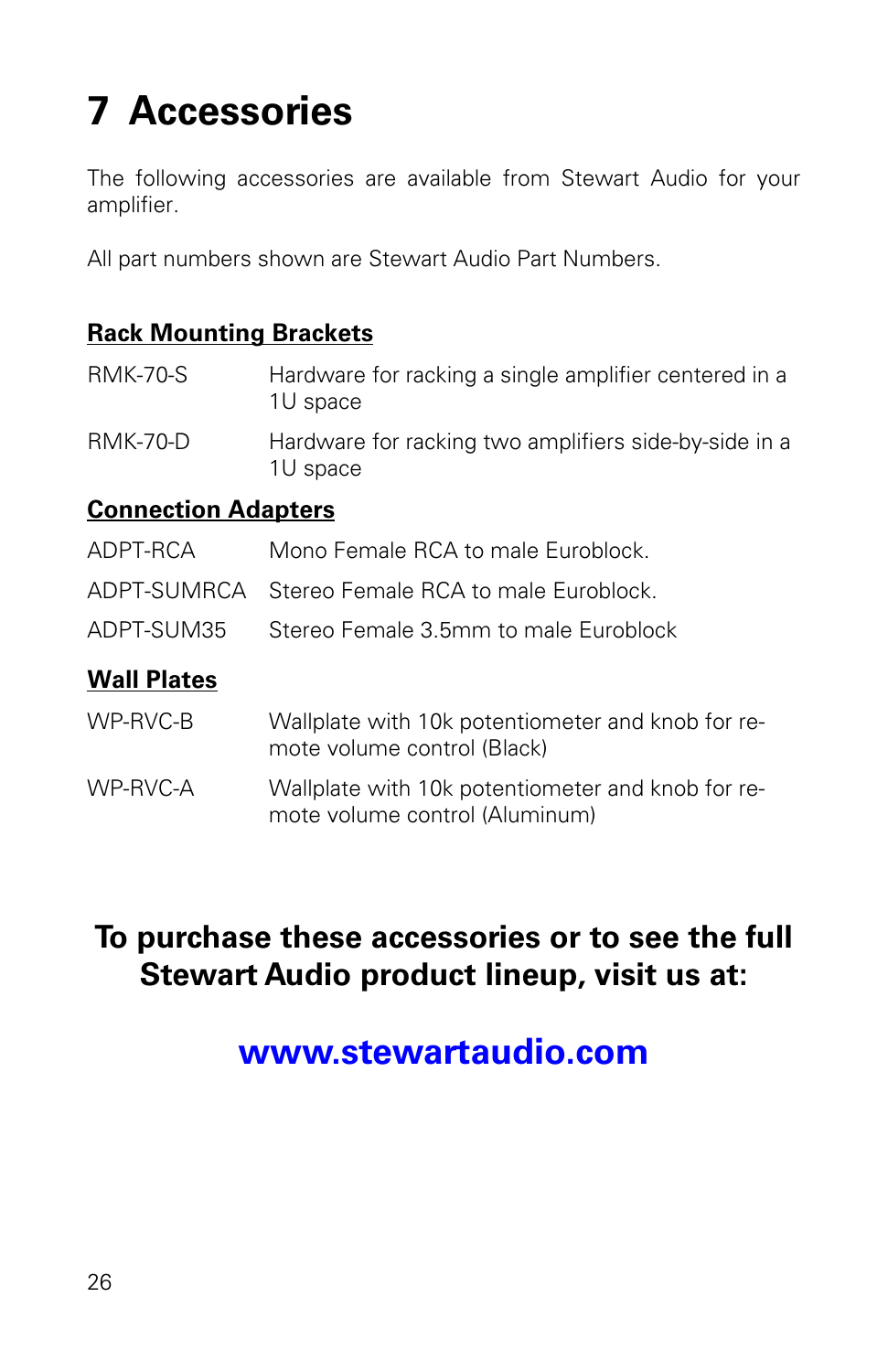## **8 Notes**

## **For Your Record**

In the spaces provided below, record the model and serial number located at the rear of your amplifier.

| Model No.     |
|---------------|
| Serial No.    |
| Purchase Date |

Retain this information for future reference.